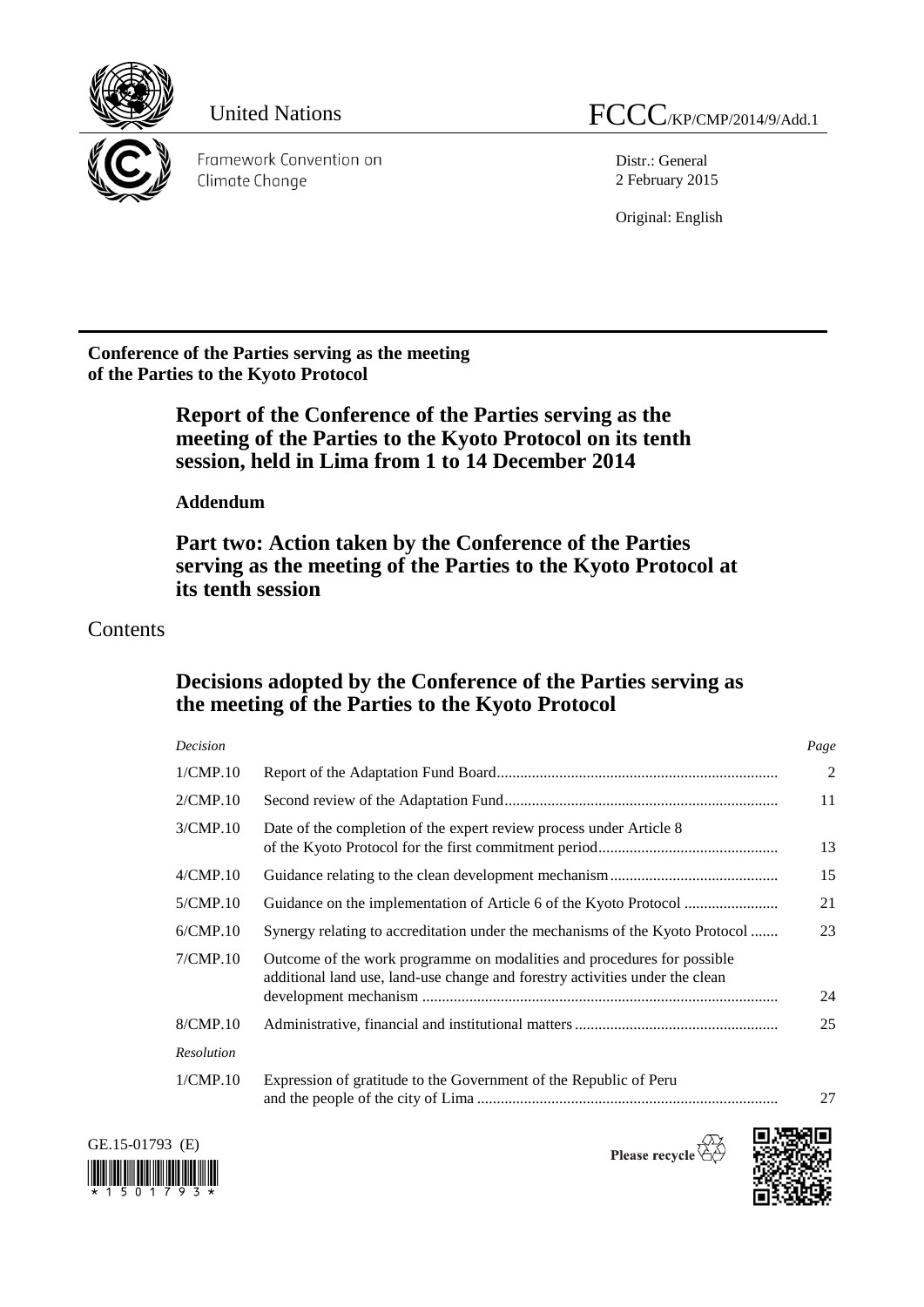## **Decision 1/CMP.10**

### **Report of the Adaptation Fund Board**

*The Conference of the Parties serving as the meeting of the Parties to the Kyoto Protocol*,

*Welcoming* the report of the Adaptation Fund Board,<sup>1</sup>

*Noting with concern* the level of market prices for certified emission reductions and their expected impact on the availability of funding from the Adaptation Fund and on its ability to fulfil its mandate,

1. *Adopts* the amendment to the terms and conditions of services to be provided by the International Bank for Reconstruction and Development (the World Bank) as trustee for the Adaptation Fund, on an interim basis, contained in the annex;

2. *Notes* the following information, actions and decisions relating to the Adaptation Fund Board contained in the report of the Adaptation Fund Board and the oral report made by the Chair of the Adaptation Fund Board in December 2014:

(a) The accreditation of 17 national implementing entities that can directly access resources from the Adaptation Fund, including one accredited during the reporting period; and the accreditation of four regional implementing entities, including two during the reporting period;

(b) Cumulative project and programme approvals reaching USD 264.8 million as at November 2014;

(c) Approval of the environmental and social policy of the Adaptation Fund;

(d) Approval of the readiness programme for direct access to climate finance, launched on 1 May 2014, and of its execution arrangements and eligibility criteria for the allocation of funds to accredited implementing entities for specific activities;

(e) Approval of one annual intersessional project/programme review cycle during an intersessional period of 24 weeks or more between two consecutive Board meetings;

(f) Approval of 16 project/programme proposals, totalling USD 80.6 million, submitted by implementing entities from July 2013 to November 2014, including 10 proposals submitted by national implementing entities totalling USD 43.2 million;

(g) Establishment of a new fundraising target of USD 80 million per calendar year in 2014 and 2015;

3. *Also notes* the cumulative receipts of USD 407.9 million into the Adaptation Fund Trust Fund;

4. *Further notes* that the pledges have surpassed the initial fundraising target set by the Adaptation Fund Board of USD 100 million for the calendar years 2012 and 2013;

5. *Urges* those developed country Parties that responded to the initial fundraising target of the Adaptation Fund Board but have not completed the process to do so at their earliest opportunity;

1 FCCC/KP/CMP/2014/6.

 $\overline{a}$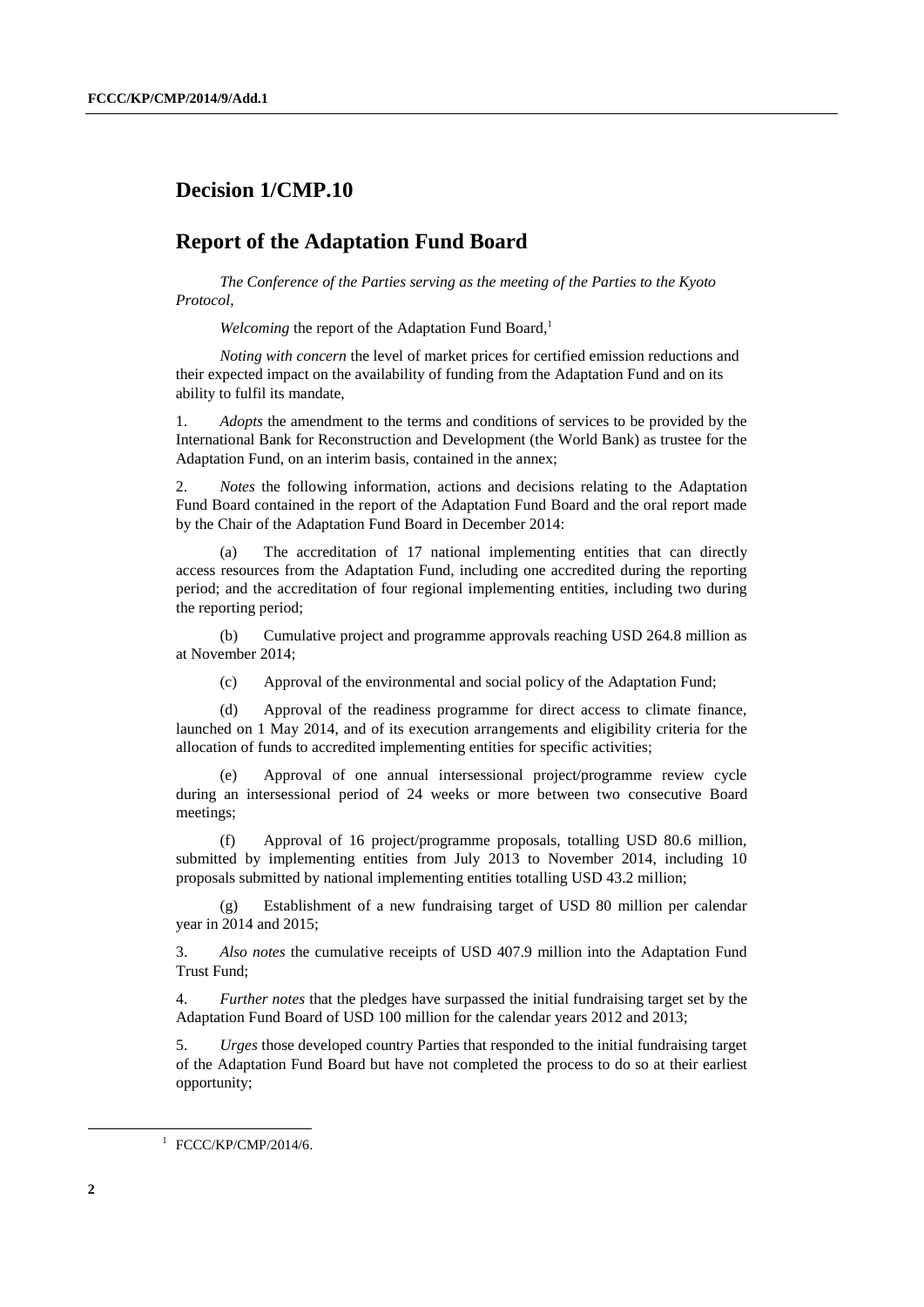6. *Welcomes* the target for the resource mobilization strategy set by the Adaptation Fund Board of USD 80 million per calendar year in 2014 and 2015;

7. *Continues to encourage* Parties included in Annex I to the Convention to provide funding to support the target referred to in paragraph 6 above and to scale up funding, with a view to the resource mobilization goal of the Board being reached from resources that are additional to the share of proceeds from clean development mechanism project activities, the first international transfers of assigned amount units and the issuance of emission reduction units for activities under Article 6 of the Kyoto Protocol;

8. *Welcomes* the financial contributions that have been made to the Adaptation Fund in 2014 and the pledge of EUR 50 million made by Germany towards the target referred to in paragraph 6 above;

9. *Invites* further support for the readiness programme of the Adaptation Fund Board for direct access to climate finance in accordance with decision 2/CMP.10, paragraph 5;

10. *Requests* the Adaptation Fund Board, in its future reports to the Conference of the Parties serving as the meeting of the Parties to the Kyoto Protocol, to provide further clarity on the effect of the fluctuation of the price of certified emission reductions and the impact of this fluctuation on the resources available to the Fund;

11. *Also requests* the Adaptation Fund Board to continue its work on options for permanent institutional arrangements for the secretariat and the trustee, including via an open and competitive bidding process for the selection of a permanent trustee for the Adaptation Fund on the basis of the cost and time frame of each option and its legal and financial implications in order to ensure there is no discontinuity of the trustee service.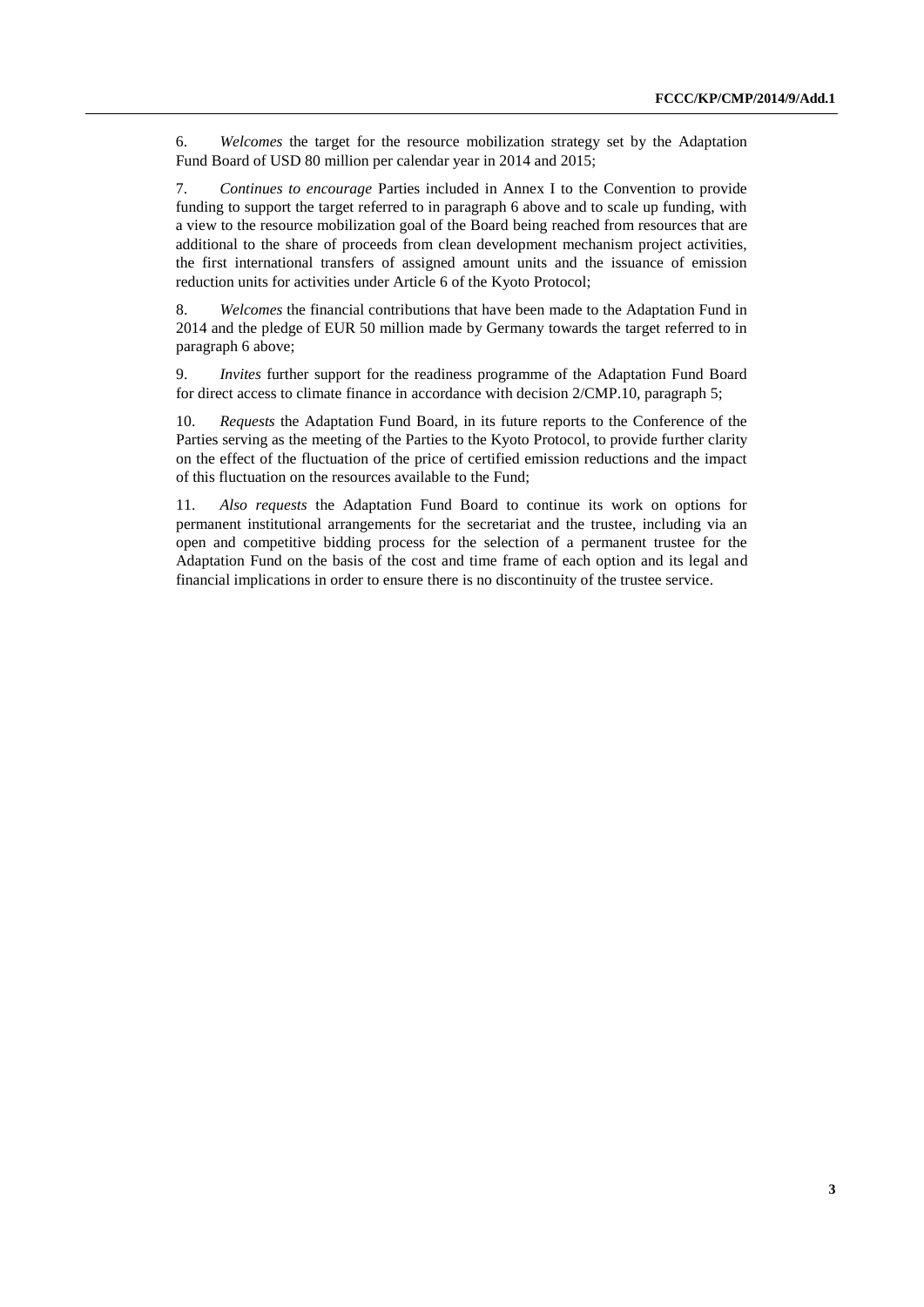#### **Annex**

#### **Amended and restated terms and conditions of services to be provided by the International Bank for Reconstruction and Development as trustee for the Adaptation Fund**

### **I. Recitals**

(a) A clean development mechanism (CDM) was established under Article 12 of the Kyoto Protocol to the United Nations Framework Convention on Climate Change (the Convention) (the Kyoto Protocol).

(b) The Conference of the Parties decided in its decision 10/CP.7 that an adaptation fund (the Adaptation Fund) shall be established to finance concrete adaptation projects and programmes in developing country Parties that are Parties to the Kyoto Protocol, as well as activities identified in decision 5/CP.7, paragraph 8.

(c) The decision was further endorsed by the Conference of the Parties serving as the meeting of the Parties to the Kyoto Protocol (CMP) through its decision 28/CMP.1.

(d) In decision 1/CMP.3, the CMP decided that the Adaptation Fund shall finance concrete adaptation projects and programmes that are country driven and are based on the needs, views and priorities of eligible Parties, and that the Adaptation Fund Board shall be established as the operating entity of the Adaptation Fund.

(e) The CMP, in its decision 1/CMP.3, invited the International Bank for Reconstruction and Development (the World Bank) to serve as the trustee for the Adaptation Fund (the World Bank in such capacity, the Trustee) on an interim basis, and requested the Adaptation Fund Board to present the necessary legal arrangements to be concluded between the CMP and the trustee, for adoption by the CMP at its fourth session.

(f) The CMP and the World Bank concluded the legal arrangements necessary for the World Bank to serve as Trustee on an interim basis by way of adopting and accepting the terms and conditions of services to be provided by the International Bank for Reconstruction and Development as trustee for the Adaptation Fund (the Terms and Conditions) as contained in the appendix to annex III to decision 1/CMP.4.

(g) The Terms and Conditions were amended twice to extend the term of the Trustee's services thereunder on an interim basis, as set out in decision 5/CMP.6, paragraph 1, and decision 1/CMP.9, paragraph 1.

(h) The CMP, in its decision 1/CMP.9, requested the Adaptation Fund Board to develop and approve the legal arrangements with the trustee regarding the services for the 2 per cent share of proceeds levied in accordance with decision 1/CMP.8, paragraph 21, for approval by the CMP.

(i) The Adaptation Fund Board has developed and approved the legal arrangements with the Trustee for approval by the CMP, which are proposed to be concluded between the CMP and the Trustee by amending and restating the Terms and Conditions.

(j) The CMP and the World Bank wish to amend and restate the Terms and Conditions as follows.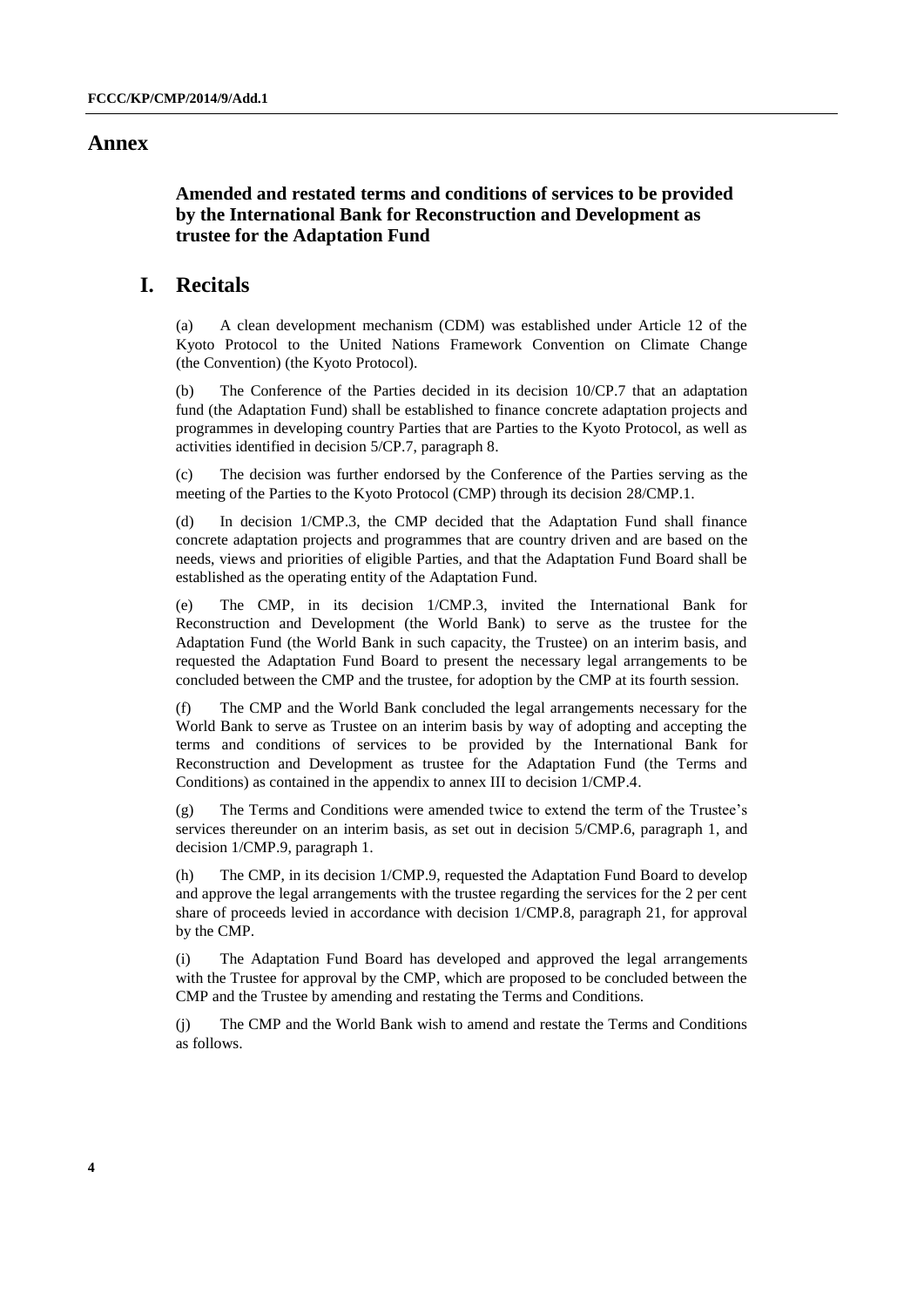## **II. Terms and conditions**

#### **A. Role and responsibilities of the Trustee**

1. The World Bank shall act as the Trustee on an interim basis in accordance with the Terms and Conditions set forth herein.

2. The Trustee shall comply with the principles and modalities for operations stipulated in the relevant decisions of the CMP and decisions of the Adaptation Fund Board. The Trustee shall be closely consulted in the development of decisions, taken by the CMP or the Adaptation Fund Board after the effective date of the Terms and Conditions, which relate in any way to the functions of the Trustee performed or to be performed, and the Terms and Conditions stipulated below shall be applicable. The Trustee shall perform its functions under the Terms and Conditions in accordance with the applicable provisions of the World Bank's Articles of Agreement, by-laws, policies and procedures.

3. The CMP hereby: (1) confirms its designation, under its decision 1/CMP.3, of the Adaptation Fund Board as its designee and delegatee in respect of the Adaptation Fund, acting under the authority and guidance of the CMP; and (2) imbues the Adaptation Fund Board with the capacity, power and authority to render decisions and provide instructions, directions and guidance to the Trustee hereunder and to cause to be effectuated the sale or disposal, for the purpose of monetization (Sale), of certified emission reductions (CERs), assigned amount units (AAUs) or emission reduction units (ERUs) collected as the share of proceeds for the Adaptation Fund (any such CERs, AAUs or ERUs, hereinafter referred to individually or collectively as the Share of Proceeds), pursuant to paragraphs 24–28 below.

4. The Trustee, in the performance of its functions under the Terms and Conditions, shall be accountable to the Adaptation Fund Board.

5. Without prejudice to any other provisions of the Terms and Conditions, the Trustee shall, in performing its functions under the Terms and Conditions, act upon decisions, instructions, directions or guidance of the CMP or the Adaptation Fund Board (or such other person designated in writing by the Adaptation Fund Board for that purpose (Authorized Designee)) only if such decisions, instructions, directions or guidance are provided to the Trustee in writing. The Trustee shall not be responsible for inquiring or investigating if any decisions, instructions, directions or guidance of the Adaptation Fund Board or, as the case may be, any Authorized Designees, do not contravene an existing decision or act of the CMP, and shall have no liability for relying in good faith on any written decision, instruction, direction or guidance of the CMP, Adaptation Fund Board or any Authorized Designees, without further inquiry or investigation on its part or otherwise for any actions taken, or omitted to be taken, in good faith.

6. The CMP acknowledges that the Trustee may disclose information obtained by it in connection with its functions under the Terms and Conditions, if such disclosure is required or otherwise necessary in carrying out the services and activities set out herein, in accordance with the World Bank's policies and procedures.

7. The Trustee shall establish a trust fund for the Adaptation Fund (the Trust Fund), and shall hold in trust, as a legal owner, and administer the funds, assets and receipts, which constitute the Trust Fund, on behalf of the Adaptation Fund supervised and managed by the Adaptation Fund Board.

8. For the purpose of the monetization of the Share of Proceeds for the Adaptation Fund, the Trustee, in its capacity as agent of the CMP, is hereby authorized by the CMP to administer Sales of the Share of Proceeds under the instructions, direction and guidance of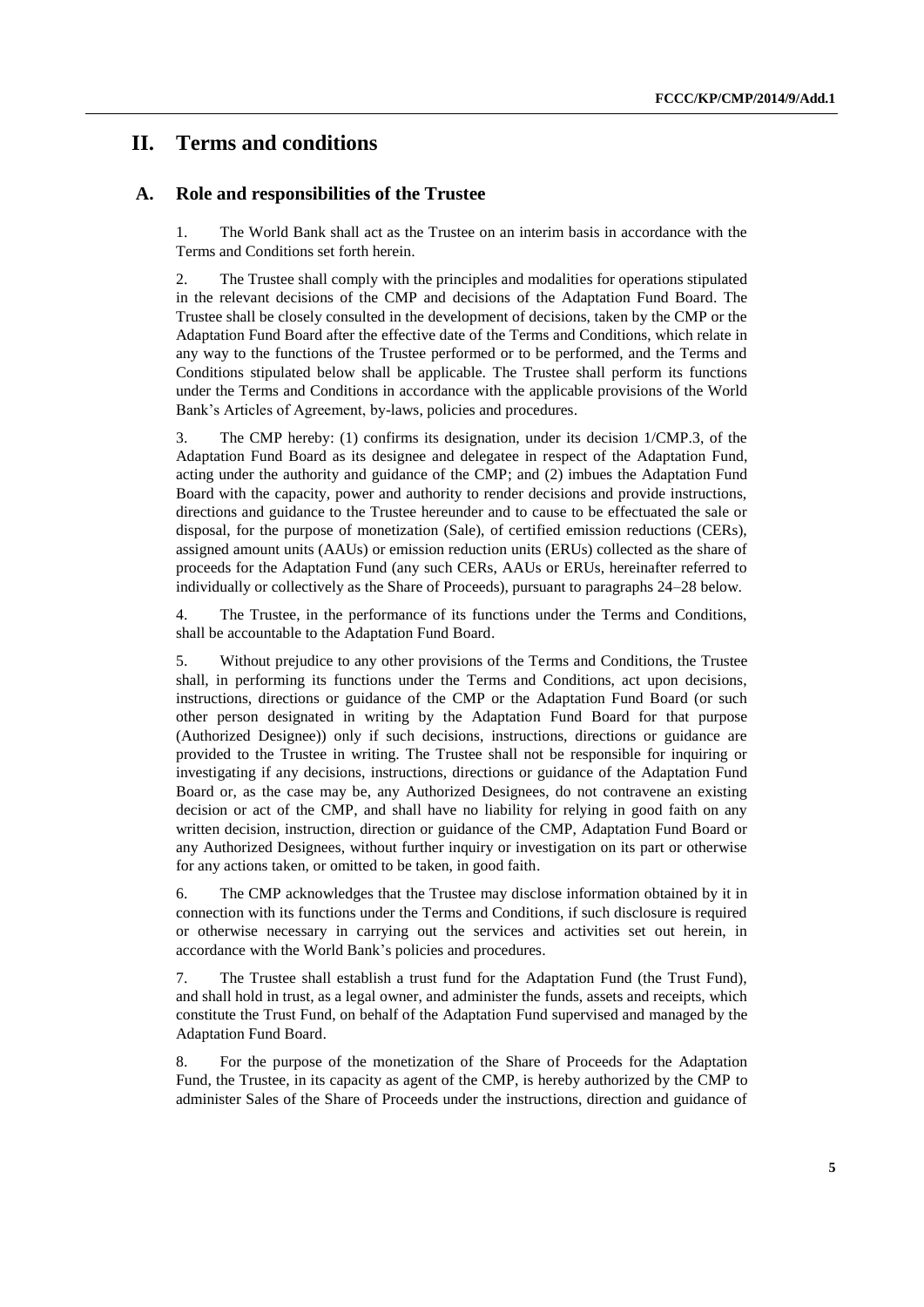the Adaptation Fund Board consistent with its responsibility for the monetization of the Share of Proceeds, pursuant to paragraphs 24–28 below.

9. The Trustee shall be responsible only for performing those duties and responsibilities specifically and expressly set forth in the Terms and Conditions and shall not be subject to any other duties or responsibilities (express or implied), including, without limitation, any duties or obligations that might otherwise apply to a fiduciary or trustee under general principles of equity, trust or fiduciary obligations and/or any other legal or equitable principles. To the extent that Sales of the Share of Proceeds are conducted by the Trustee pursuant to paragraphs 24–28 below, the Trustee shall not be responsible for the legality, validity or enforceability of any such Sales of the Share of Proceeds, the value obtained from such Sales of the Share of Proceeds (including any reduction in the value of the CERs, AAUs or the ERUs from the time they are credited to the CDM Account (as defined in paragraph 24 below) to the time such Sales are consummated) or any expenses or liabilities incurred in connection with such Sales.

10. The Trustee shall not be liable for any failure to carry out its obligations under the Terms and Conditions where such failure is a result of a Force Majeure Event and, for so long as such circumstances continue, shall be relieved of its obligations under the Terms and Conditions which it has been prevented from fulfilling as a result of that Force Majeure Event without liability; provided that the Trustee shall, notwithstanding that it is relieved from its obligations hereunder, take all reasonable and practical steps to minimize any loss and/or disruption resulting from any such Force Majeure Event. For the purpose of this paragraph, "Force Majeure Event" means any event beyond the reasonable control of the person affected including, without limitation, labour dispute, act of God, war, act or circumstance of terrorism, riot, civil commotion, malicious damage, accident, breakdown of essential computer software, hardware or system failure, fire, flood and/or storm and other unforeseen circumstances materially and adversely affecting the performance of the functions of the Trustee under the Terms and Conditions.

11. The CMP acknowledges that the World Bank shall have the right to engage in any of the types of activities described in the Terms and Conditions for its own account or for the account of clients other than the Adaptation Fund whether acting as trustee, adviser or in any other capacity vis-à-vis such clients. The CMP agrees that the World Bank, in carrying out such activities for its own account or for the account of others, may decide to adopt approaches and courses of actions, which differ from the approaches and courses of action that the Trustee decides to take in performing the services for the Adaptation Fund described in the Terms and Conditions. In engaging in such activities for its own account or for the account of others, the World Bank will put in place measures designed to avoid or mitigate conflicts of interest arising from its functions under the Terms and Conditions relating to the Sale of the Share of Proceeds for the Adaptation Fund.

12. If a decision by the CMP or the Adaptation Fund Board after the effective date of the Terms and Conditions relates to the functions of the Trustee performed or to be performed under the Terms and Conditions, such a decision shall be developed in close consultation with the Trustee. In the absence of such consultation with and the agreement of the Trustee, the Trustee shall not be bound by any decision of the CMP or the Adaptation Fund Board, to the extent that such a decision relates to the functions of the Trustee performed or to be performed under the Terms and Conditions.

13. The CMP agrees that the Trustee shall be fully indemnified, out of the assets held for the Adaptation Fund, including the Trust Fund resources, for any liabilities, claims, losses, costs and expenses, including attorneys' fees and expenses, incurred by the Trustee in connection with or in any way arising out of its activities as Trustee, including but not limited to any activities of the Trustee in connection with the Sale or the facilitation of the Sale of the Share of Proceeds. Such indemnity shall not include any liabilities, claims,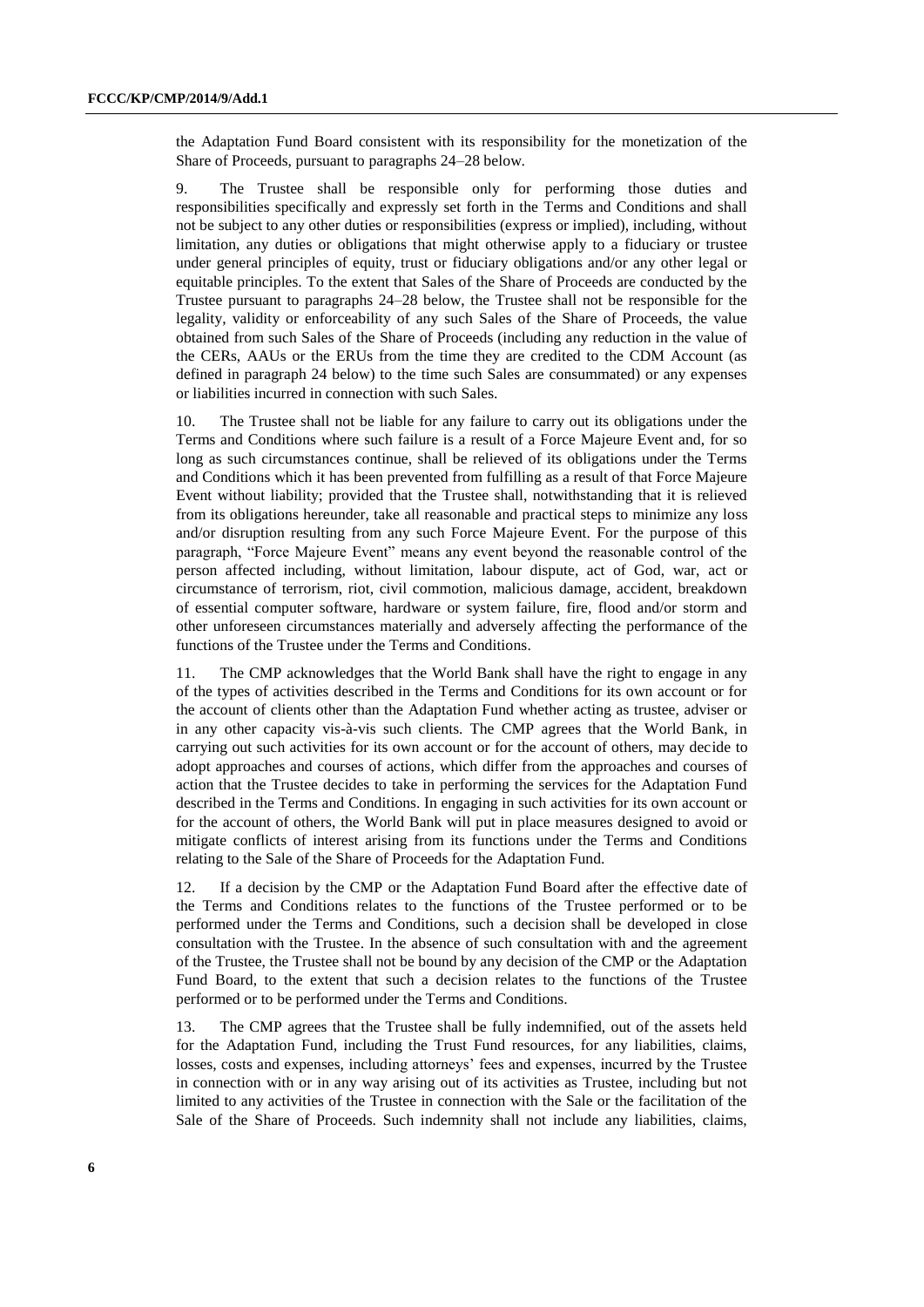losses, costs or expenses incurred by the Trustee as a direct result of its own gross negligence or wilful misconduct.

14. The privileges and immunities accorded to the World Bank shall apply to the property, assets, archives, operations and transactions of the Trust Fund. Nothing in the Terms and Conditions shall be considered a waiver of any privileges or immunities of the World Bank under its Articles of Agreement or any applicable law, all of which are expressly reserved.

15. The CMP agrees that the Trustee shall be reimbursed annually from the assets held for the Adaptation Fund, including the Trust Fund resources, for the fees, costs and expenses incurred by it in connection with performing its functions under the Terms and Conditions, including, without limitation, the costs and expenses incurred in connection with the establishment and administration of the Trust Fund, the Sale of the Share of Proceeds, and any and all services provided hereunder, including attorneys' fees and expenses and external auditors' costs, costs of insurance policies and relevant service providers' fees. For this purpose, the Trustee shall submit to the Adaptation Fund Board a proposal for mutual agreement for the services and activities to be provided by the Trustee and estimated fees, costs and expenses to carry out such services and activities for the initial and/or upcoming fiscal year, as applicable*.* Upon approval by the Adaptation Fund Board of such a proposal, the Trustee shall deduct and transfer the amount of the estimated fees, costs and expenses to its own account from the Trust Fund resources or such other assets held for the Adaptation Fund; provided that the amount of the fees, costs and expenses transferred may be subject to an end of year adjustment based on actual costs and expenses incurred, as such an arrangement may be agreed between the Adaptation Fund Board and the Trustee in connection with the aforementioned proposal.

16. In order to enable the Trustee to carry out its functions enumerated in the Terms and Conditions, the Trustee shall be entitled to attend any meetings of the Adaptation Fund Board and, as an observer, any meetings of the CMP which may concern the operations and activities of the Adaptation Fund. Further, the CMP hereby requests the secretariat servicing the Adaptation Fund Board in accordance with decision 1/CMP.3, and the secretariat of the Convention (the UNFCCC secretariat), to cooperate fully with the Trustee.

#### **B. Administration of the Trust Fund**

17. The Trustee shall receive and hold in the Trust Fund any proceeds from the Sale of the Share of Proceeds conducted pursuant to paragraphs 24–28 below. If requested by the Adaptation Fund Board, the Trustee may accept, on terms mutually agreed between the Trustee and the Adaptation Fund Board, contributions from donors to support the operations of the Adaptation Fund. For the avoidance of doubt, no Share of Proceeds shall be held in the Trust Fund.

18. Subject to paragraphs 2 and 12 above, the Trustee shall administer the funds, assets and receipts of the Trust Fund only for the purpose of, and in accordance with, the Terms and Conditions and the relevant decisions of the CMP and the Adaptation Fund Board.

19. In accordance with decision 1/CMP.3, paragraph 21, and in conformity with the administrative and investment arrangements of the Trustee, the Trustee shall hold the funds, assets and receipts that constitute the Trust Fund separate and apart from the funds of the World Bank. The Trustee shall establish and maintain separate records and accounts to identify the resources of the Trust Fund, the commitments financed out of the Trust Fund, and the receipts and transfers of funds in the Trust Fund.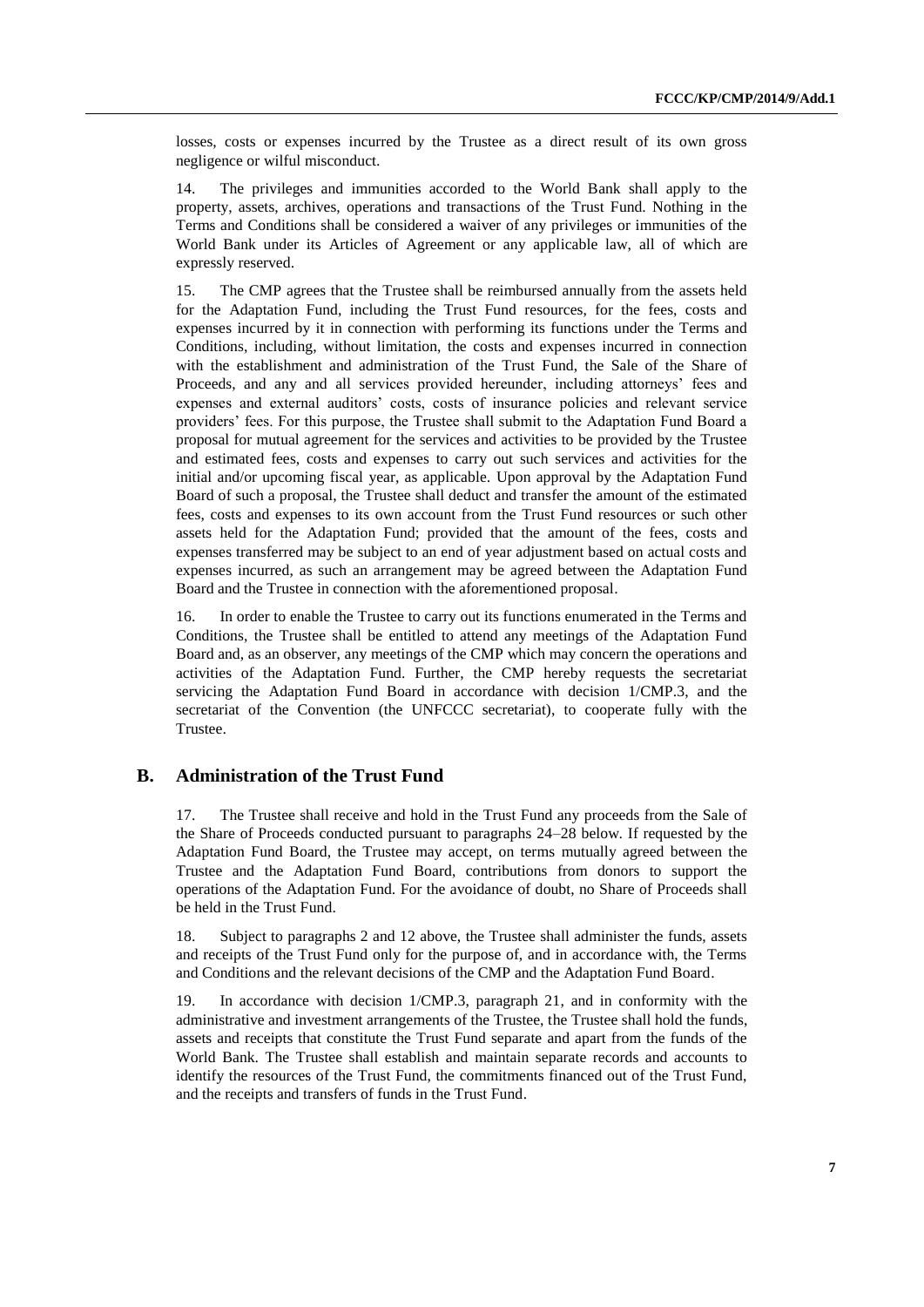20. The Trustee shall invest the funds held in the Trust Fund, pending their transfer under paragraphs 15 above and 22 below, in accordance with the Trustee's policies and procedures for the investment of trust funds administered by the World Bank, including commingling of the resources of the Trust Fund for administrative and investment purposes with other trust fund assets maintained by the World Bank. The commingling of Trust Fund resources for administrative and investment purposes should not affect the amount of resources from proceeds of monetization of the Share of Proceeds available in the Trust Fund for transfer of funds for Adaptation Fund operations, activities, projects and programmes. The Trustee shall credit all income from such investment to the Trust Fund to be used for the same purposes as other funds held in the Trust Fund. The CMP acknowledges that no warranty is given by the Trustee as to the performance or profitability of the investment of the funds held in the Trust Fund.

21. The funds held in the Trust Fund may be freely exchanged by the Trustee into other currencies as may facilitate their administration and transfer.

22. The Trustee shall, subject to the availability of resources held in the Trust Fund, record commitments and make transfers of funds from the Trust Fund in the manner agreed between the Trustee and the Adaptation Fund Board, and only at, and in accordance with, the written direction provided to the Trustee by the Adaptation Fund Board or any Authorized Designee. Upon the transfer of funds, the Trustee shall not have any responsibility for the use of the Trust Fund funds transferred and activities carried out therewith, including but not limited to any responsibility with respect to supervising, monitoring, reporting on or verifying activities carried out with the Trust Fund funds transferred by the Trustee herein.

23. The Trustee shall prepare and furnish the Adaptation Fund Board with financial reports of the Trust Fund annually (or at any other such frequency agreed between the Trustee and the Adaptation Fund Board), and provide records and accounts of the Trust Fund for audit by its external auditors annually (or at any other such frequency agreed between the Trustee and the Adaptation Fund Board), in accordance with the policies and procedures of the Trustee. Furthermore, the Trustee shall prepare and furnish the Adaptation Fund Board with reports on the Sale of the Share of Proceeds for the Adaptation Fund and on the status of commitments and transfers of Trust Fund funds annually (or at any other such frequency agreed between the Trustee and the Adaptation Fund Board).

#### **C. Sales of Share of Proceeds**

24. The CMP hereby authorizes the Sale of the Share of Proceeds from the account established and maintained at the CDM registry for the Adaptation Fund to hold and transfer the Share of Proceeds to assist in meeting the costs of adaptation in accordance with Article 12, paragraph 8, of the Kyoto Protocol (the CDM Account) in the manner set forth hereunder.

25. The Sale of the Share of Proceeds from the CDM Account shall be administered under the instructions, direction and guidance of the Adaptation Fund Board consistent with its responsibility to supervise and manage the Adaptation Fund and for the monetization of the Share of Proceeds.

26. Pursuant to the authority provided under paragraph 3 above, the Adaptation Fund Board may cause to be entered into any and all contracts necessary for the Sale of the Share of Proceeds from the CDM Account by granting to the Trustee any necessary power of attorney on behalf of the CMP, so that the Trustee may execute contracts of Sale with the relevant third-party Share of Proceeds purchasers and such other contracts necessary in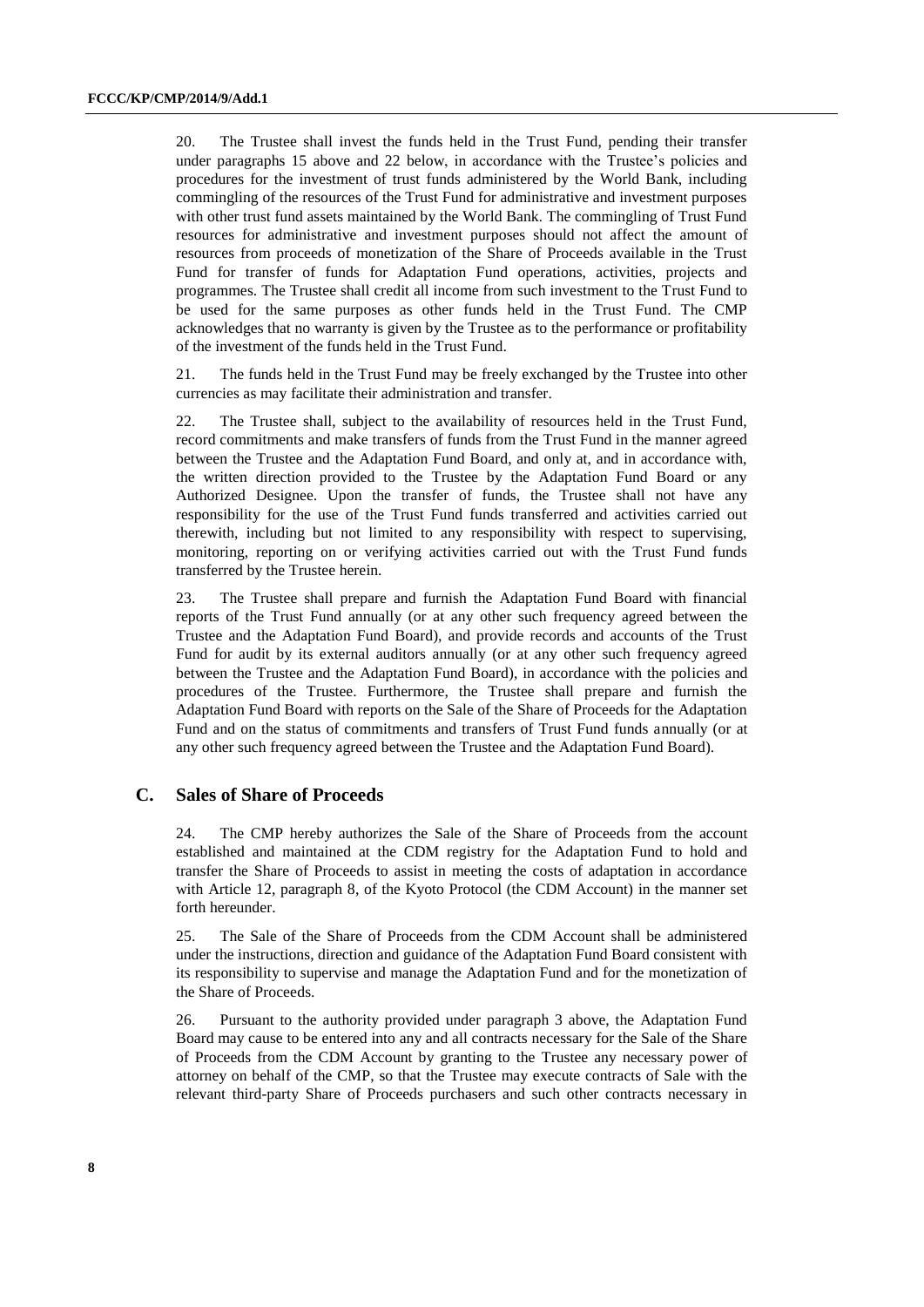connection with the Sale or the facilitation of the Sale of the Share of Proceeds, at the direction of the Adaptation Fund Board pursuant to paragraph 28 below.

27. Pursuant to the authority provided under paragraph 8 above, and in furtherance of paragraphs 24–26 above, the Trustee may, at the direction of the Adaptation Fund Board pursuant to paragraph 28 below: (1) cause the transfer of the title to the Share of Proceeds to the relevant third-party purchasers, or the cancellation of the Share of Proceeds, upon receipt of payment in respect of the transfer or cancellation; (2) enter into arrangements with the CDM Registry Administrator to effectuate such transfers or cancellations of the Share of Proceeds; (3) engage with relevant service providers for the purposes of execution, clearance, settlement and other logistic matters in connection with the Sale or the facilitation of the Sale of the Share of Proceeds; and (4) take other such actions as necessary to effectuate the Sale of the Share of Proceeds for the benefit of the Adaptation Fund.

28. Sale of the Share of Proceeds and transfer of title or cancellation of the Share of Proceeds in respect of such Sale pursuant to paragraphs 24–27 above shall be effected by the Trustee only in accordance with the guidelines agreed in writing between the Trustee and the Adaptation Fund Board.

#### **D. Dispute resolution: notices**

29. The CMP and the Trustee shall, to the extent possible, strive to resolve promptly and amicably questions of interpretation and application of the Terms and Conditions and settle any disputes, controversy or claim arising out of or relating to the Terms and Conditions.

30. Any dispute, controversy or claim arising out of or relating to the Terms and Conditions, which has not been settled by agreement between the CMP and the Trustee, shall be submitted to arbitration in accordance with the Arbitration Rules of the United Nations Commission on International Trade Law (UNCITRAL) in force on the effective date of the Terms and Conditions, and the following provisions: (1) the appointing authority shall be the Secretary-General of the Permanent Court of Arbitration; and (2) the language of the arbitral proceedings shall be English.

31. Any arbitral award under paragraph 30 above shall be final and binding upon the CMP and the Trustee. The provisions set forth in paragraphs 29 and 30 above shall be in lieu of any other procedure for the settlement of disputes between the CMP and the Trustee.

32. Any notice or request required or permitted to be given or made under the Terms and Conditions and any other agreement between any of the parties contemplated by the Terms and Conditions shall be in writing. Any such notice or request shall be deemed to have been duly given or made once it has been delivered by hand, mail, facsimile or, if so designated by the parties, by other electronic means, to the World Bank or the UNFCCC secretariat, in the case of the CMP, to which it is required or permitted to be given or made at such party's address designated by notice to the World Bank or in the case of the CMP, the UNFCCC secretariat, giving such notice or making such a request. Deliveries made by facsimile or other electronic means shall also be confirmed by mail.

#### **E. Amendment and termination**

33. Any amendment to the Terms and Conditions shall become effective only upon approval and acceptance by the CMP and the World Bank.

34. The Trustee's role as trustee servicing the Adaptation Fund under the Terms and Conditions shall be automatically terminated on 30 May 2017, unless the CMP and the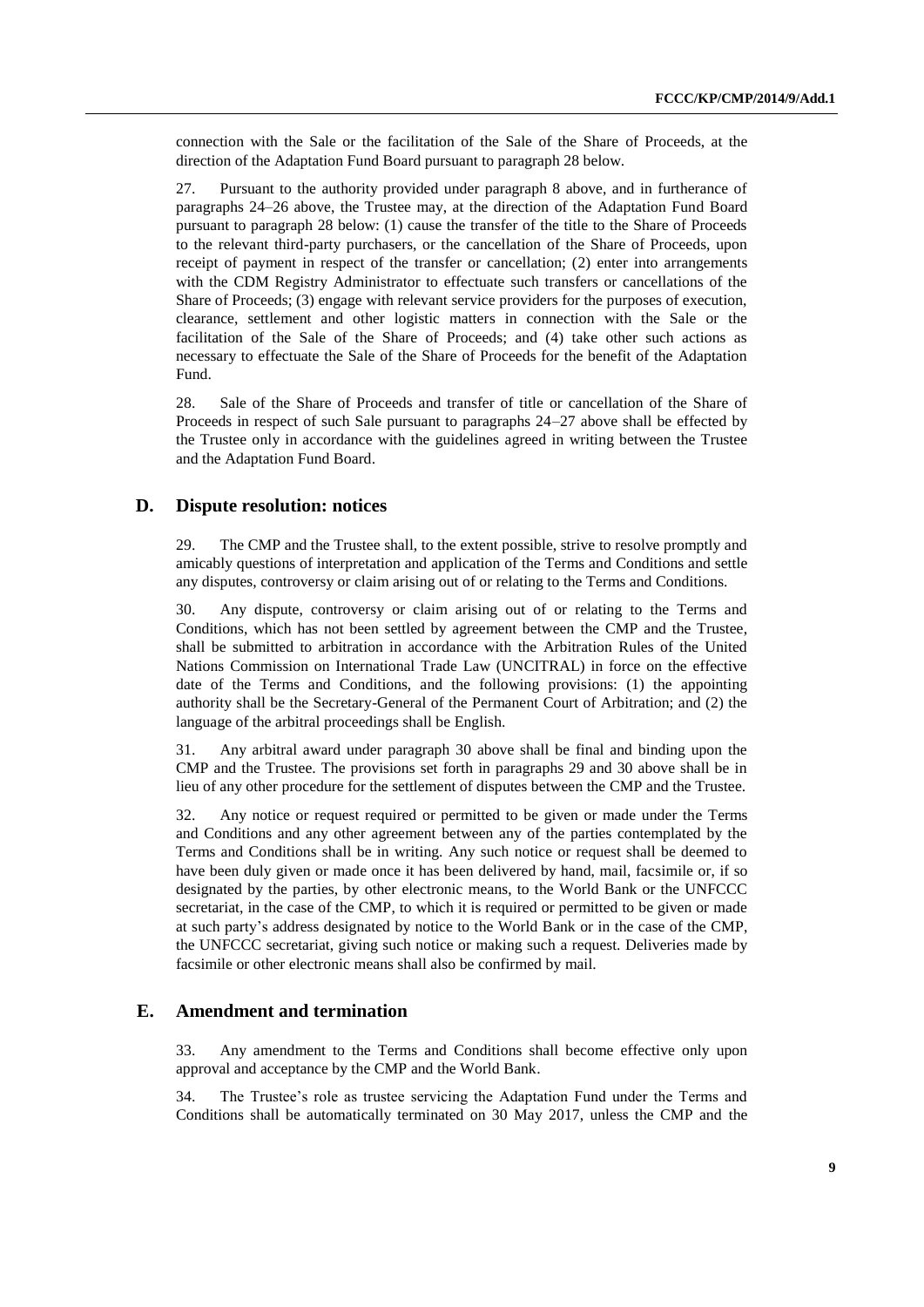Trustee affirmatively agree in writing to extend beyond this date the term of the Trustee's services under the Terms and Conditions.

35. Notwithstanding paragraph 34 above, the CMP may at any time terminate the appointment of the Trustee as trustee servicing the Adaptation Fund under the Terms and Conditions. The Trustee's role as trustee servicing the Adaptation Fund shall be terminated three months after receipt by the Trustee of the notice in writing of the termination of the appointment.

36. Notwithstanding paragraph 34 above, the Trustee may at any time terminate its role as trustee servicing the Adaptation Fund by giving the CMP notice in writing no less than three months prior to any session of the CMP. The Trustee's role as trustee servicing the Adaptation Fund shall be terminated immediately after the session of the CMP which immediately follows the notice by the Trustee. In the event that no session of the CMP is held within 12 months of the Trustee giving notice, however, the Trustee's role shall be terminated 12 months after the Trustee has given notice.

37. Following termination of the Trustee's role as trustee servicing the Adaptation Fund pursuant to paragraphs 34, 35 or 36 above, the Trustee shall carry on no business for the Adaptation Fund except for the purpose of winding up its affairs. The Trustee shall take all necessary action for winding up its affairs in an expeditious manner, and for meeting the commitments already made by the Trustee and the transfer of any remaining funds, assets and receipts in the Trust Fund, as directed by the Adaptation Fund Board. The CMP hereby mandates that in such circumstances the Adaptation Fund Board shall provide such direction to the Trustee without undue delay. All of the powers and rights of the Trustee under the Terms and Conditions, including the right to be reimbursed for the fees, costs and expenses incurred under paragraph 15 above, shall continue until the affairs of the Trustee shall have been wound up.

#### **F. Effectiveness**

38. The Terms and Conditions or any amendments to the same shall become effective and constitute an agreement between the CMP and the World Bank upon decisions by the CMP and the World Bank to approve and accept the Terms and Conditions or any amendments to the same.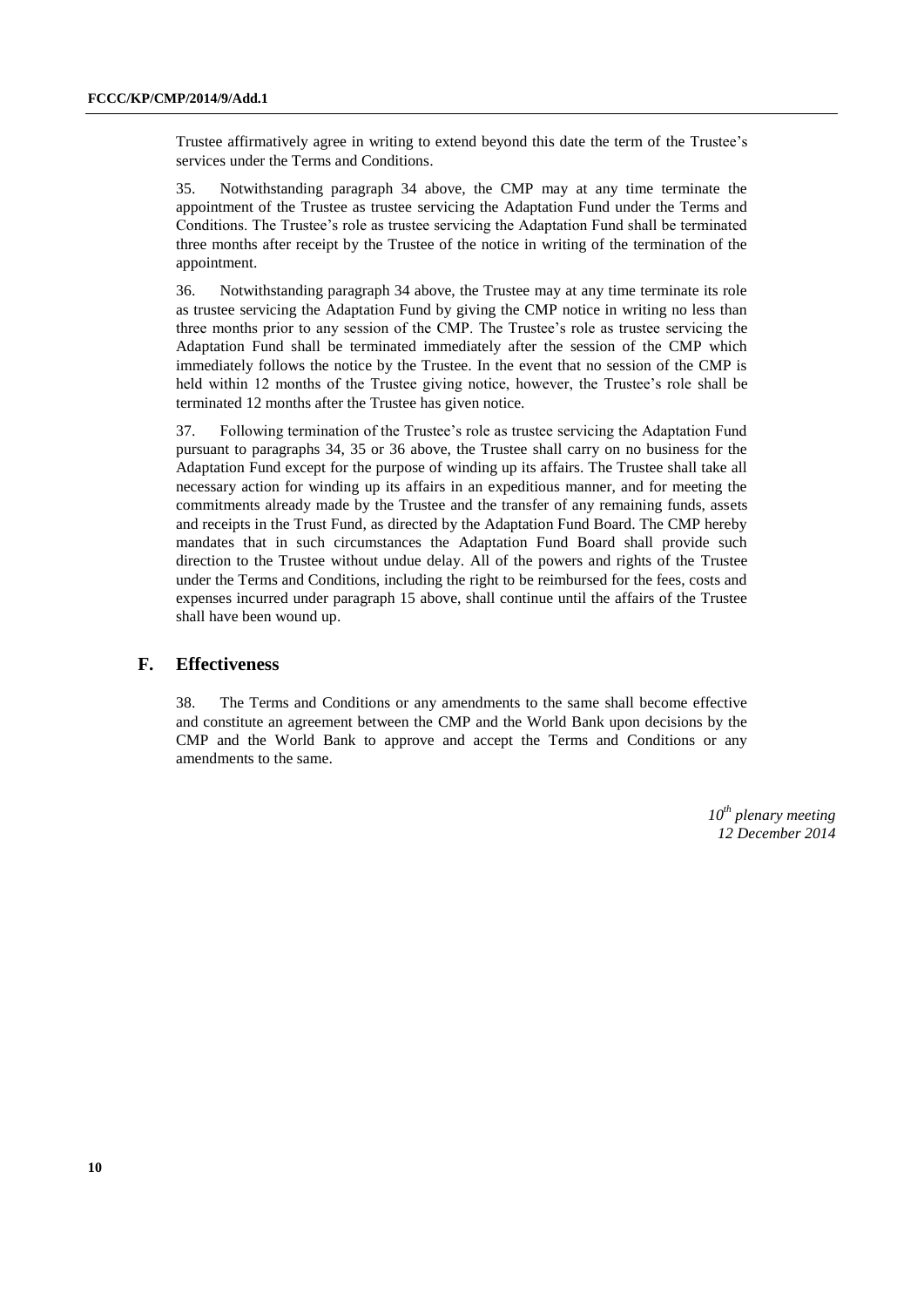### **Decision 2/CMP.10**

#### **Second review of the Adaptation Fund**

*The Conference of the Parties serving as the meeting of the Parties to the Kyoto Protocol*,

*Underlining* the crucial importance of the Adaptation Fund as an essential channel for supporting adaptation action and the main promoter of direct access, together with its focus on funding the full costs of concrete adaptation projects and programmes in developing countries,

*Noting with deep concern* the continued issues related to the sustainability, adequacy and predictability of funding from the Adaptation Fund, given the current prices of certified emission reductions, which affect its ability to fulfil its mandate,

1. Takes note of the report of the Adaptation Fund Board<sup>1</sup> and the technical paper on the second review of the Adaptation Fund;<sup>2</sup>

2. *Underlines* the urgent implementation of the resource mobilization strategy of the Adaptation Fund Board;

3. *Encourages* the Adaptation Fund Board to consider the following options for addressing the predictability of resources, in particular:

- (a) The scale of resources;
- (b) Regular estimates of the resources needed;
- (c) Continuous review of the status of projects;

4. *Requests* the Adaptation Fund Board to consider options, including those contained in the technical paper referred to in paragraph 1 above, for addressing the diversification of revenue streams of the Adaptation Fund, in accordance with the mandate of the Fund;

5. *Also requests* the Adaptation Fund Board to consider, under its readiness programme, the following options for enhancing the access modalities of the Adaptation Fund:

(a) Targeted institutional strengthening strategies to assist developing countries, in particular the least developed countries, to accredit more national or regional implementing entities to the Adaptation Fund;

(b) Ensuring that accredited national implementing entities have increased and facilitated access to the Adaptation Fund, including for small-sized projects and programmes;

6. *Further requests* the Adaptation Fund Board to consider options for developing operational linkages, as appropriate, between the Adaptation Fund and constituted bodies under the Convention, taking into consideration the mandates of the respective bodies;

7. *Takes note* of decision 6/CP.20 concerning the request of the Conference of the Parties to the Standing Committee on Finance to consider issues related to possible future institutional linkages and relations between the Adaptation Fund and other institutions under the Convention;

 $\overline{a}$ 

<sup>1</sup> FCCC/KP/CMP/2014/6.

<sup>&</sup>lt;sup>2</sup> FCCC/TP/2014/7.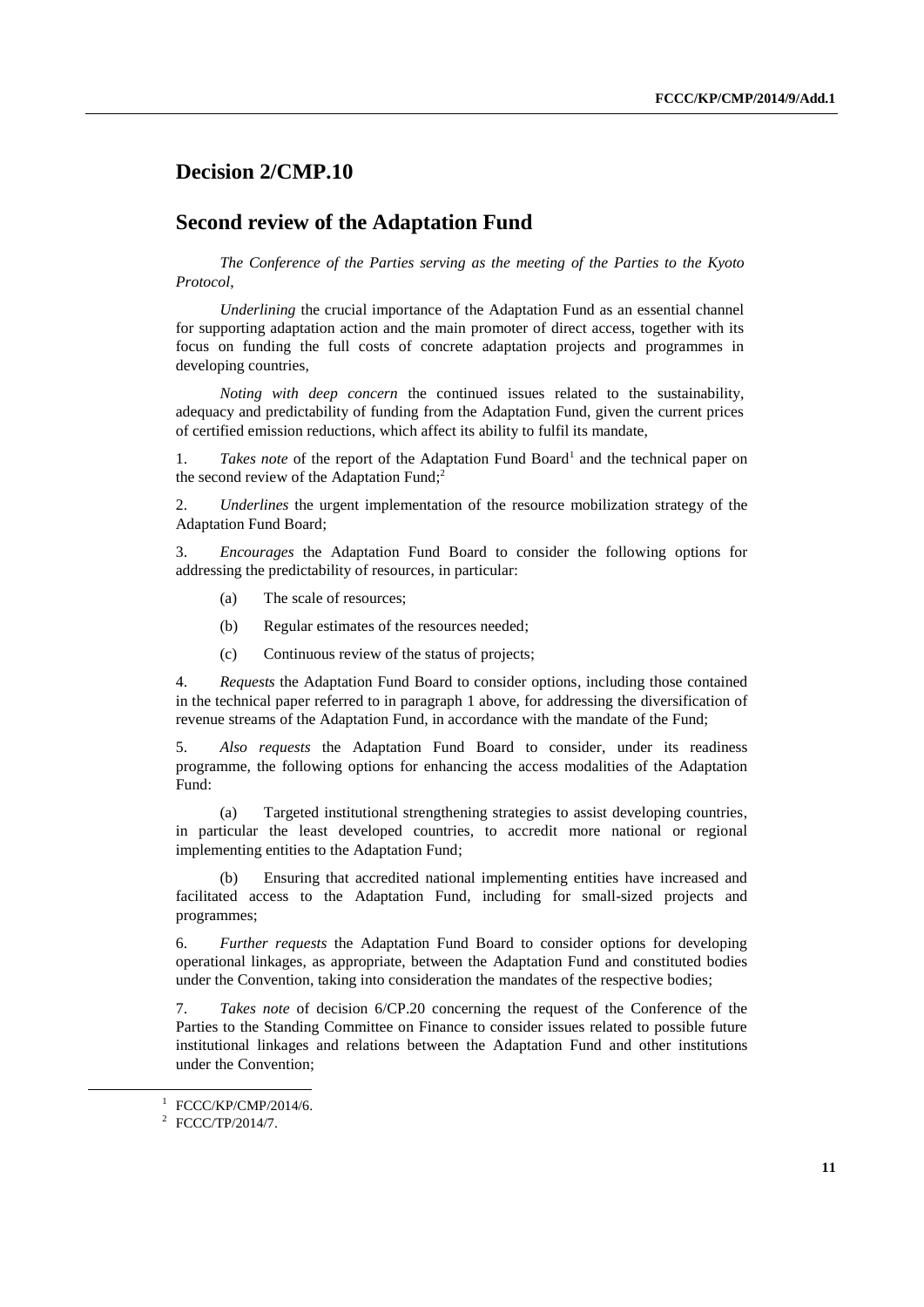8. *Decides* to extend to June 2017 the interim arrangements with the secretariat of the Adaptation Fund Board and the trustee of the Adaptation Fund, with a view to further consideration by the Conference of the Parties serving as the meeting of the Parties to the Kyoto Protocol of options for permanent institutional arrangements for the secretariat and trustee, including via an open and competitive bidding process and on the basis of the cost and time frame of each option and its legal and financial implications;

9. *Requests* the Subsidiary Body for Implementation, at its forty-fourth session (May 2016), to initiate the third review of the Adaptation Fund, in accordance with the terms of reference contained in the annex to decision 2/CMP.9, or as they may be subsequently amended, and to report back to the Conference of the Parties serving as the meeting of the Parties to the Kyoto Protocol at its twelfth session (November–December 2016), with a view to the review being undertaken by the Conference of the Parties serving as the meeting of the Parties to the Kyoto Protocol at its thirteenth session (November–December 2017);

10. *Also requests* the Adaptation Fund Board to include in its report to the Conference of the Parties serving as the meeting of the Parties to the Kyoto Protocol at its eleventh session (November–December 2015) information on the progress made in relation to the matters referred to in paragraphs 3–6 above.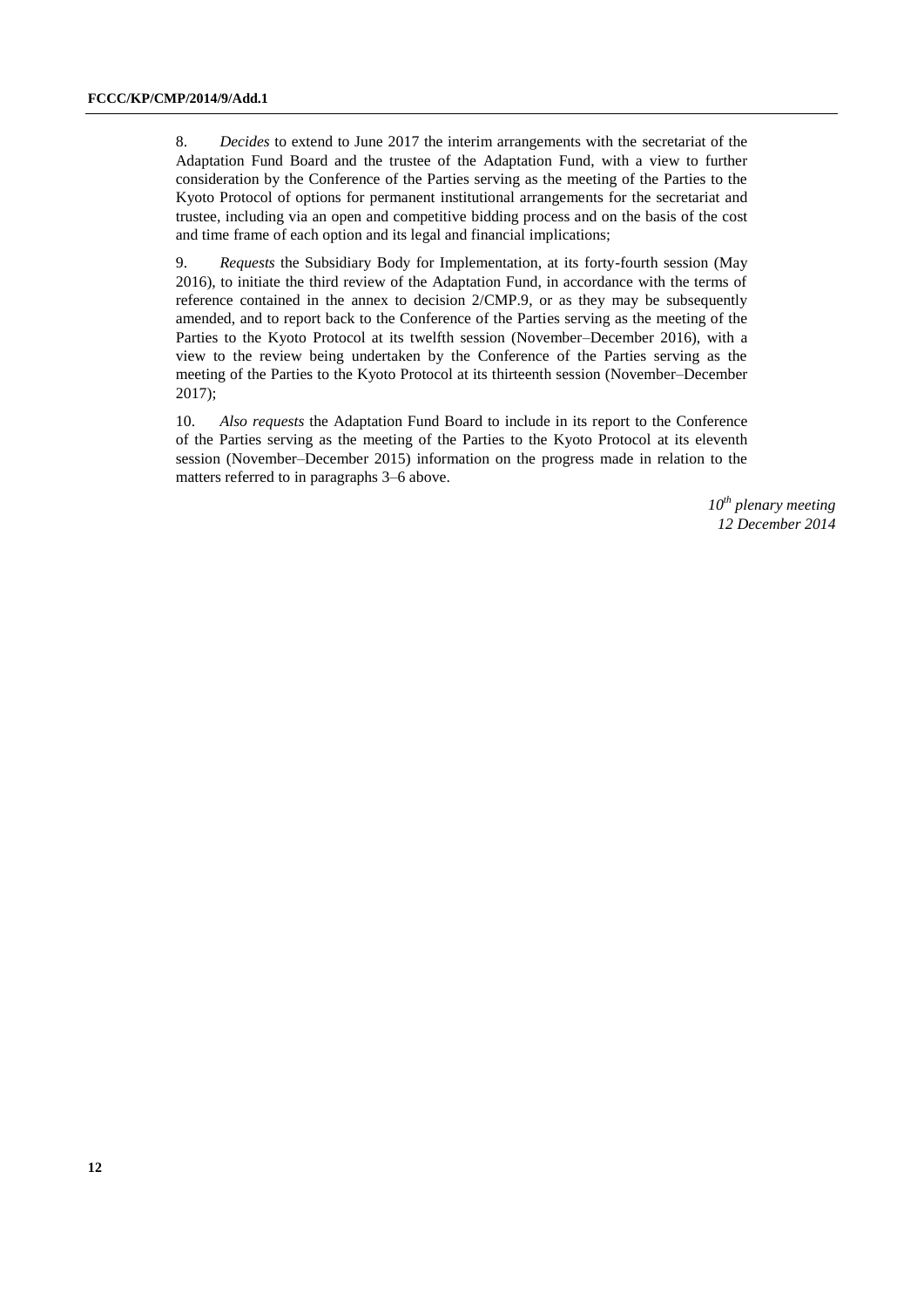### **Decision 3/CMP.10**

## **Date of the completion of the expert review process under Article 8 of the Kyoto Protocol for the first commitment period**

*The Conference of the Parties serving as the meeting of the Parties to the Kyoto Protocol*,

*Recalling* decision 27/CMP.1, annex, section XIII,

*Also recalling* decisions 13/CMP.1, 14/CMP.1 and 22/CMP.1,

*Emphasizing* the importance of the expert review process under Article 8 of the Kyoto Protocol for the last year of the commitment period, in view of the central role of this process in the assessment of Party compliance with commitments under Article 3, paragraph 1, of the Kyoto Protocol,

*Concerned* that a significant proportion of annual inventory review reports have not been finalized by 15 April of the year following the submission of annual reports in recent annual review cycles, despite measures identified to facilitate their timely completion,

*Recognizing* that the 2014 review process may encounter further difficulty due to the complexity of the process, as it is the last review for the first commitment period and that delays may result from factors that are not within the control of the Party subject to review,

*Recalling* that the secretariat maintains a compilation and accounting database to compile and account for emissions and assigned amounts, pursuant to Article 3, paragraphs 7 and 8, of the Protocol and of additions to, and subtractions from, assigned amounts, pursuant to the same paragraphs, for the accounting of the compliance assessment, in order to facilitate the assessment of the compliance of each Party included in Annex I with its commitment under Article 3, paragraph 1, of the Protocol,

*Noting* the importance of transparent information on the status of the 2014 compliance review in advance of the eleventh session of the Conference of the Parties serving as the meeting of the Parties to the Kyoto Protocol, to be held from 30 November to 11 December 2015,

1. *Decides* that the expert review process under Article 8 of the Kyoto Protocol for the last year of the first commitment period shall be completed by 10 August 2015 and decides that if the expert review process is not completed by this date, it shall continue, and the date of completion shall be the date of publication of the last inventory review report for the last year of the first commitment period;

2. *Urges* the secretariat to expedite the review process to satisfy this deadline;

3. *Decides* that the report upon expiration of the additional period for fulfilling commitments for the first commitment period, covering the information required in decision 13/CMP.1, annex, paragraph 49, using the standard electronic format tables as agreed in decision 14/CMP.1, shall be submitted as soon as practicable but not later than 45 days after the expiration of the additional period for fulfilling commitments for the first commitment period (hereinafter referred to as the true-up period);

4. *Also decides* that the secretariat shall produce, in electronic format, on 30 September 2015 and every four weeks thereafter, until the month of the completion of the true-up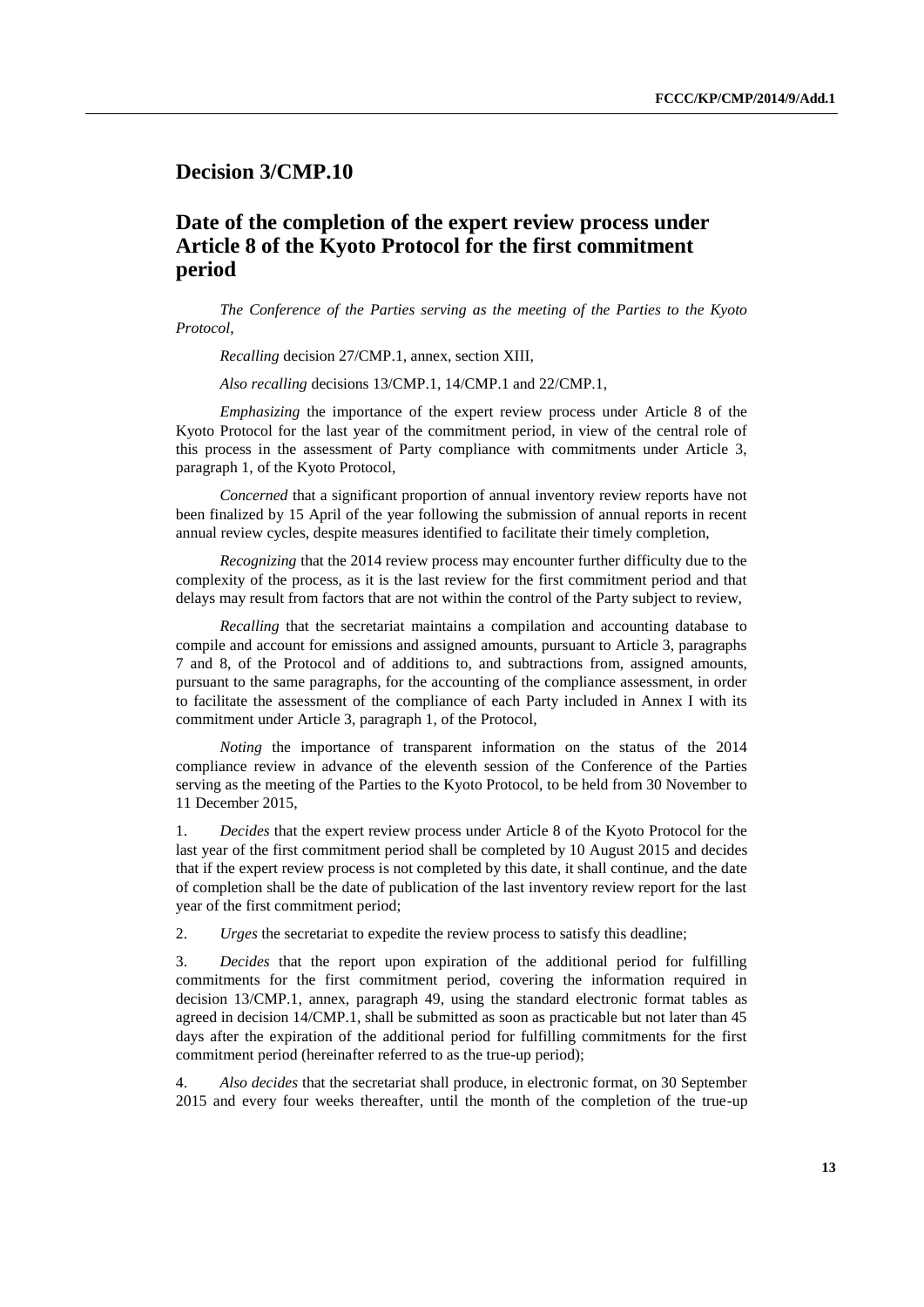period, the following information for each Party with a commitment in Annex B for the first commitment period, indicating clearly the source of this information:

- (a) Inventory data for each year of the commitment period;
- (b) Total emissions over the commitment period;

(c) Total quantity of units held in Party holding accounts, cancellation accounts, and the retirement account;

5. *Further decides* that this information should include the total quantity of aggregated holdings in the clean development mechanism registry;

6. *Decides* that information on the review processes remaining to be completed should be provided by the secretariat together with the information referred to in paragraph 4 above, including information on which reviews are incomplete, which stage the incomplete review processes have reached, on what dates previous stages were completed and, to the extent possible, when outstanding stages are expected to be completed.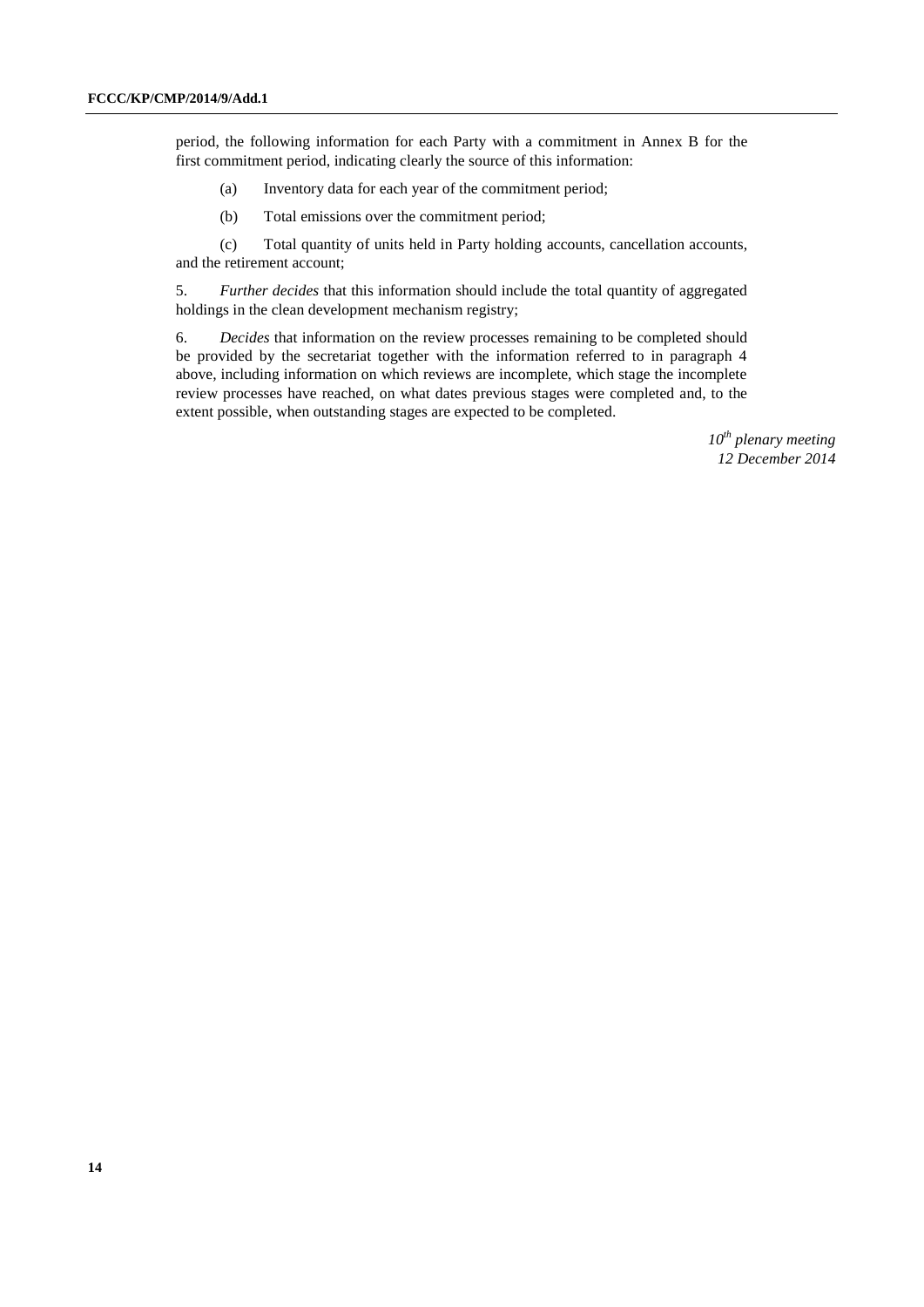### **Decision 4/CMP.10**

#### **Guidance relating to the clean development mechanism**

*The Conference of the Parties serving as the meeting of the Parties to the Kyoto Protocol*,

*Recalling* the provisions of the Kyoto Protocol and decision 1/CMP.8,

*Cognizant* of decision 3/CMP.1 and subsequent guidance provided by the Conference of the Parties serving as the meeting of the Parties to the Kyoto Protocol relating to the clean development mechanism,

#### **I. General**

1. *Welcomes* the annual report for 2013–2014 of the Executive Board of the clean development mechanism;<sup>1</sup>

2. *Commends* the Executive Board for the substantial work undertaken over the past year;

3. *Expresses* satisfaction with the progress of the clean development mechanism of the Kyoto Protocol, which to date has been responsible for:

(a) Over 7,500 project activities being registered in over 95 countries;

(b) Over 1,700 component project activities being included in over 270 programmes of activities registered in over 75 countries;

(c) Over 1.5 billion certified emission reductions being issued and over USD 215 billion being invested;

(d) Over 1.6 million certified emission reductions being voluntarily cancelled;

(e) Over 30 million certified emission reductions being transferred through the share of proceeds to the Adaptation Fund;

(f) Over USD 190 million of revenue being accrued for the Adaptation Fund from the sale of certified emission reductions;

(g) 56 loans under the clean development mechanism loan scheme being approved and over USD 5 million of total commitment;

(h) 16 sustainable development co-benefits description reports being published using the voluntary sustainable development tool;<sup>2</sup>

4. *Designates* as operational entities those entities that have been accredited, and provisionally designated, as operational entities by the Executive Board to carry out the sector-specific validation and verification functions described in annex I;

 $\overline{a}$ 

<sup>1</sup> FCCC/KP/CMP/2014/5.

<sup>&</sup>lt;sup>2</sup> Referred to in decision  $5/CMP.8$ .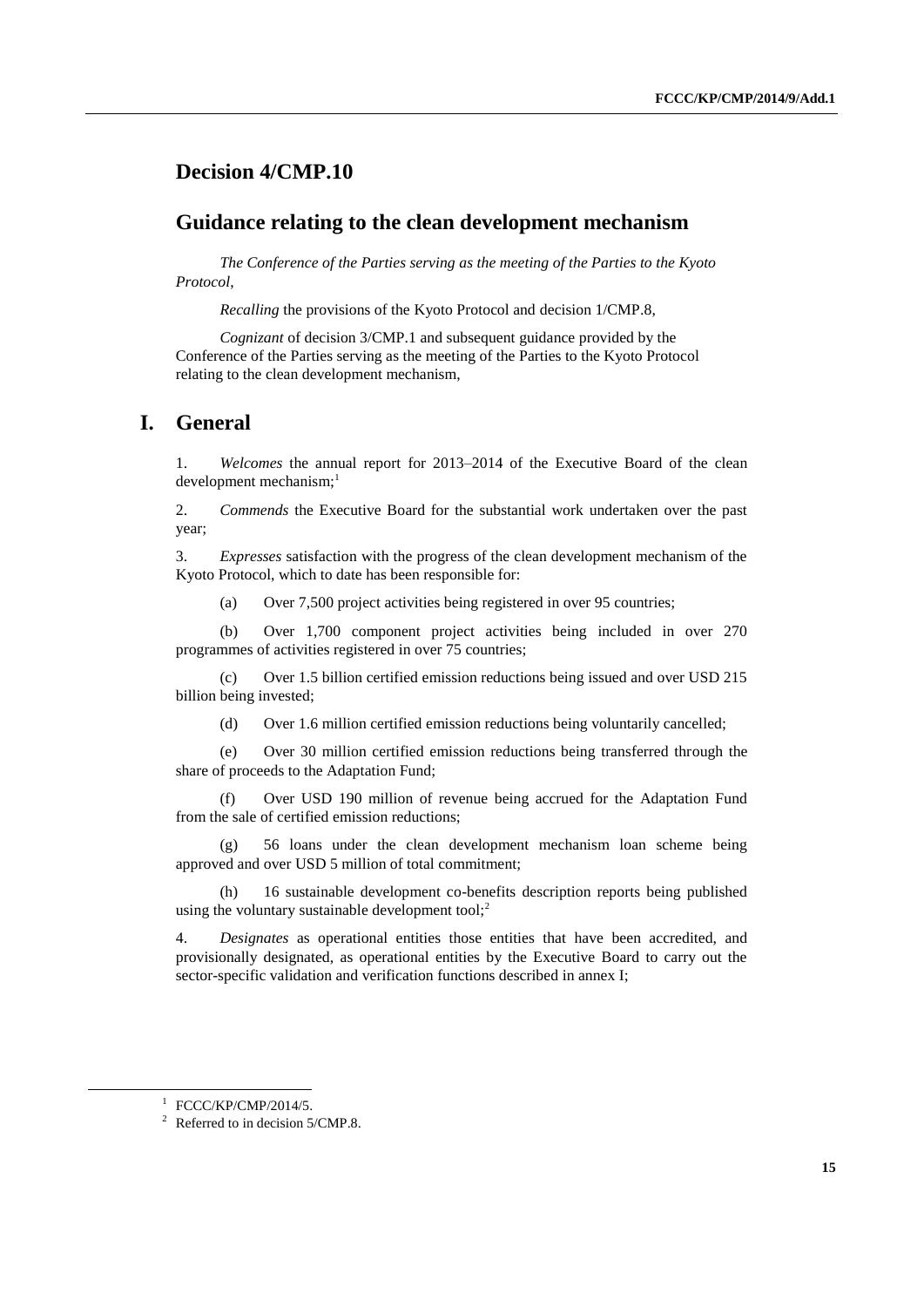### **II. Baseline and monitoring methodologies and additionality**

5. *Requests* the Executive Board to further consider the implications of allowing requests for revision of a baseline and monitoring methodology without a draft project design document in cases where the Executive Board considers that the assessment of such a request can be conducted without project-specific information, in order to provide flexibility in the provisions contained in decision 3/CMP.1, annex, paragraph 38, and report back to the Conference of the Parties serving as the meeting of the Parties to the Kyoto Protocol at its eleventh session for its consideration;

6. *Encourages* the Executive Board to continue its work on the simplification and streamlining of baseline and monitoring methodologies with the aim of reducing transaction costs for all project activities and programmes of activities, taking into account that countries, regions and subregions underrepresented in the clean development mechanism are especially affected by high transaction costs;

7. *Decides* to replace decision 5/CMP.1, annex, paragraph 32, related to the flexibility in the timing of verification for afforestation and reforestation project activities, with the paragraph contained in annex II;

8. *Requests* the Executive Board to explore additional cost-effective approaches to demonstrating the eligibility of land to qualify as a clean development mechanism afforestation or reforestation project activity, and report back on this matter to the Conference of the Parties serving as the meeting of the Parties to the Kyoto Protocol at its eleventh session for its consideration;

## **III. Registration of clean development mechanism project activities and issuance of certified emission reductions**

9. *Decides* to allow the validation by a designated operational entity and the submission for approval by the Executive Board of a monitoring plan at any time up to the first request for issuance of certified emission reductions for all scales of project activities and programmes of activities in order to provide flexibility in the provisions contained in sections G. and H. of the annex to decision 3/CMP.1;

10. *Endorses* the development of a procedure by the Executive Board that would allow for the voluntary deregistration of clean development mechanism project activities by project participants, while ensuring environmental integrity and the consultation of Parties involved;

11. *Requests* the Executive Board to report on the implementation of the procedure for voluntary deregistration to the Conference of the Parties serving as the meeting of the Parties to the Kyoto Protocol at its eleventh session;

12. *Also requests* the Executive Board to publish its procedures for dealing with communications from stakeholders;

13. *Further requests* the Executive Board to further analyse options to allow the simplified registration of project activities and programmes of activities that qualify as automatically additional and report back to the Conference of the Parties serving as the meeting of the Parties to the Kyoto Protocol at its eleventh session for its consideration; the options would include, inter alia, that registration is approved on the basis of a standardized pre-approved registration template using objective criteria without prior validation through a designated operational entity, combined with ex post confirmation by a designated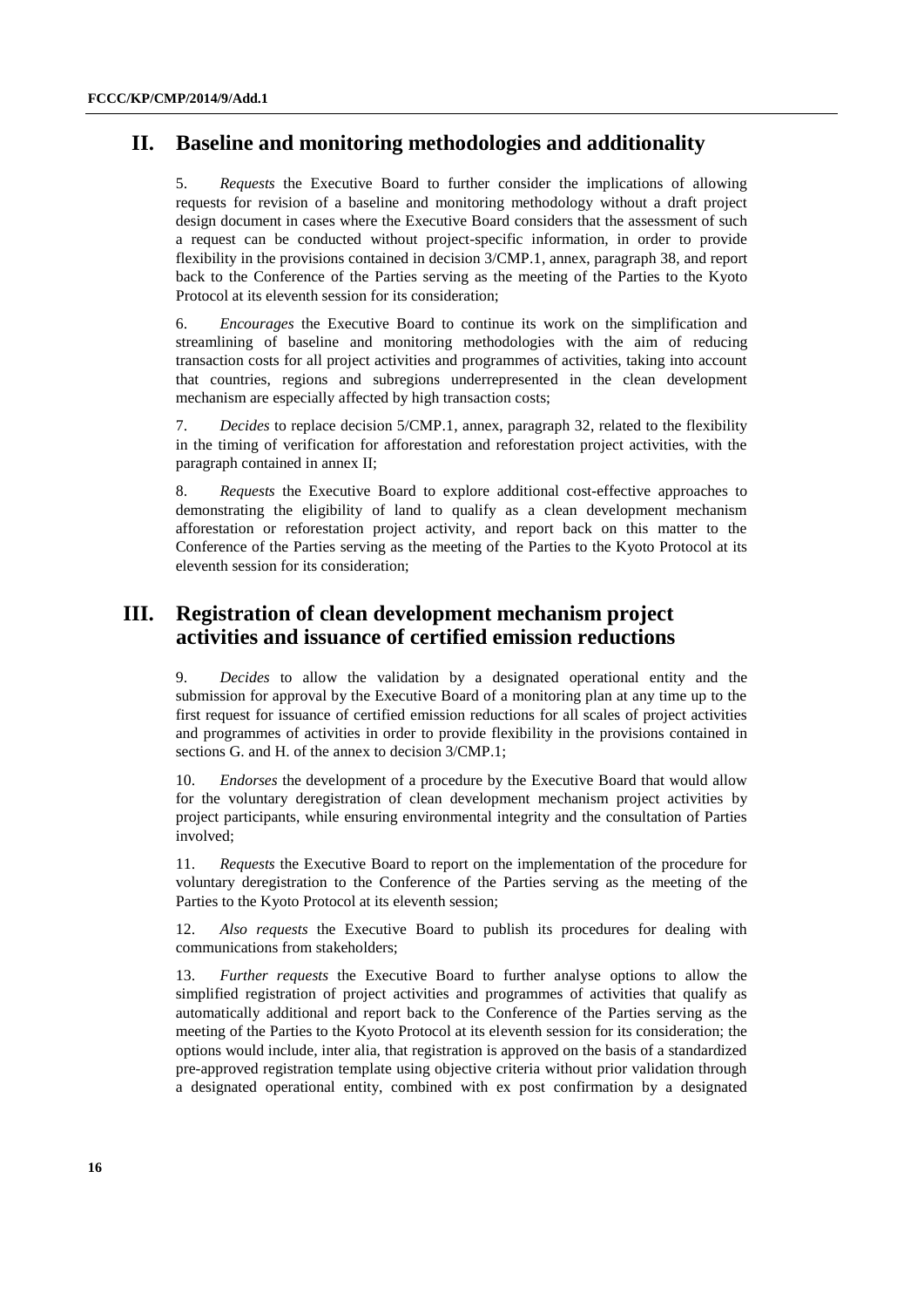operational entity during the first verification of the compliance with the registered template of the implemented project activity or programme of activities;

14. *Requests* the Executive Board to analyse the implications, and possible provisions for ensuring environmental integrity, of allowing the same designated operational entity to carry out validation and verification for the same project activity or programme of activities of all scales and report back on this matter to the Conference of the Parties serving as the meeting of the Parties to the Kyoto Protocol at its eleventh session for its consideration;

15. *Also requests* the Executive Board to develop and digitize methodology-specific design document forms for project activities and programmes of activities;

16. *Decides* that, for multi-country programmes of activities, a request for review of a request for issuance raised by a host Party of a programme of activities shall affect only the component project activities in the territory of that Party;

17. *Requests* the Executive Board to streamline provisions relating to programmes of activities in the "CDM project standard", "CDM validation and verification standard", "CDM project cycle procedure" and other relevant documents, with a view to achieving consistency in a consolidated set of rules;

18. *Also requests* the Executive Board to consider adjusting, and if appropriate implement, the rules governing programmes of activities to reflect the special features of programmes of activities in order to facilitate effective implementation and reduce associated transaction costs while ensuring environmental integrity, taking into account the implications for liability with regard to the issuance of certified emission reductions resulting from significant deficiencies in validation, verification and certification reports, including rules that:

(a) Apply microscale thresholds at the unit level rather than at the component project activity level;

(b) Allow, as an option, a simplified validation and registration process for activities that satisfy microscale thresholds and are considered automatically additional; this option shall allow for:

(i) Validation of a programme of activities without the submission of a specificcase component project activity;

(ii) Inclusion on the basis of a pre-approved standardized inclusion template of component project activities carried out directly by the coordinating/managing entity without prior validation through a designated operational entity;

### **IV. Regional and subregional distribution**

19. *Requests* the Executive Board to explore and analyse options to improve accreditation of operational entities in regions underrepresented in the clean development mechanism, and report back on this matter to the Conference of the Parties serving as the meeting of the Parties to the Kyoto Protocol at its eleventh session for its consideration;

## **V. Resources for work on the clean development mechanism**

20. *Requests* the Executive Board to ensure the prudent management of the resources of the clean development mechanism and its ability to perform its duties in maintaining and developing the mechanism up to the end of the true-up period of the second commitment period of the Kyoto Protocol.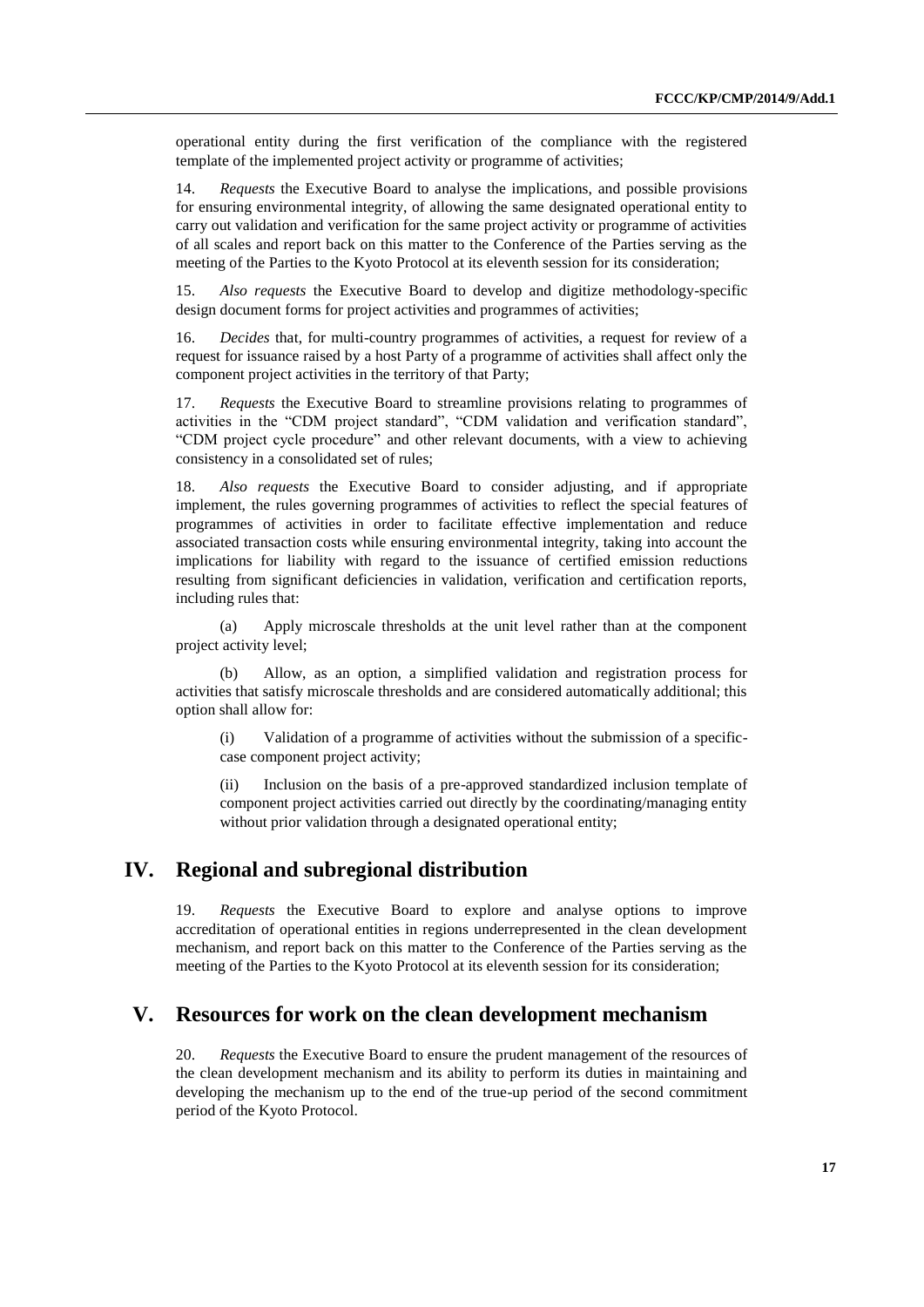### **Annex I**

**Entities accredited and provisionally designated by the Executive Board of the clean development mechanism in the reporting period, including entities for which the scope of accreditation was extended (5 October 2013 to 30 September 2014)**

| Name of entity                                                                                                       | Sectoral scopes (validation and verification) |
|----------------------------------------------------------------------------------------------------------------------|-----------------------------------------------|
| BRTÜV Avaliações da Qualidade S.A. (BRTÜV) <sup>a</sup>                                                              | $1-5$ , $12-14$                               |
| Bureau Veritas Certification Holding SAS (BVCH) <sup>b</sup>                                                         | $1 - 15$                                      |
| Carbon Check (Pty) Ltd. (Carbon Check) <sup>d</sup>                                                                  | $1-5, 8-10, 13$                               |
| Carbon Check (Pty) Ltd. (Carbon Check) $c$                                                                           | 14                                            |
| CEPREI Certification Body (CEPREI) <sup>d</sup>                                                                      | $1-5, 8-10, 13, 15$                           |
| China Classification Society Certification Company (CCSC) <sup>b</sup>                                               | $1-10, 13$                                    |
| China Environmental United Certification Center Co. Ltd. $(CEC)^{b}$                                                 | $1 - 15$                                      |
| China Quality Certification Center $(CQC)^b$                                                                         | $1 - 15$                                      |
| Colombian Institute for Technical Standards and Certification $(ICONTEC)^d$                                          | $1-5, 7, 10, 13-15$                           |
| Conestoga-Rovers & Associates Ltd. $(CRA)^b$                                                                         | $1, 4, 5, 8\n-10, 12, 13$                     |
| Deloitte Tohmatsu Evaluation and Certification Organization Co. Ltd.<br>(Deloitte-TECO) <sup>d</sup>                 | $1-5, 8, 10, 12, 13, 15$                      |
| Deloitte Tohmatsu Evaluation and Certification Organization Co. Ltd.<br>(Deloitte-TECO) <sup>e</sup>                 | 6                                             |
| DNV Climate Change Services AS $(DNV)^b$                                                                             | $1 - 15$                                      |
| Earthood Services Private Limited <sup>a</sup>                                                                       | $1, 3-5, 8, 10, 12, 13, 15$                   |
| EPIC Sustainability Services Pvt. Ltd. $(EPIC)^b$                                                                    | $1-11, 13-15$                                 |
| ERM Certification and Verification Services Limited (ERM $CVS$ ) <sup>b</sup>                                        | $1-5, 8-10, 13, 15$                           |
| Ernst & Young Associés (France) $(EYG)^b$                                                                            | 14                                            |
| Foundation for Industrial Development - Management System Certification<br>Institute (Thailand) (MASCI) <sup>b</sup> | 1, 3, 4, 9, 10, 13, 15                        |
| Germanischer Lloyd Certification GmbH $(GLC)^b$                                                                      | $1-5, 7-10, 13, 15$                           |
| Hong Kong Quality Assurance Agency (HKQAA) <sup>b</sup>                                                              | 1                                             |
| IBOPE Instituto Brasileiro de Opinião Pública e Estatística Ltda. (IBOPE) <sup>b</sup>                               | 1                                             |
| Indian Council of Forestry Research and Education (ICFRE) <sup>b</sup>                                               | 14                                            |
| JACO CDM Ltd. (JACO CDM) <sup>d</sup>                                                                                | 1, 3, 13, 14                                  |
| Japan Consulting Institute $(JCI)^f$                                                                                 | $1, 2, 4, 5, 8\n-10, 13$                      |
| Japan Management Association $(JMA)^b$                                                                               | $1-4, 6, 8, 9, 14$                            |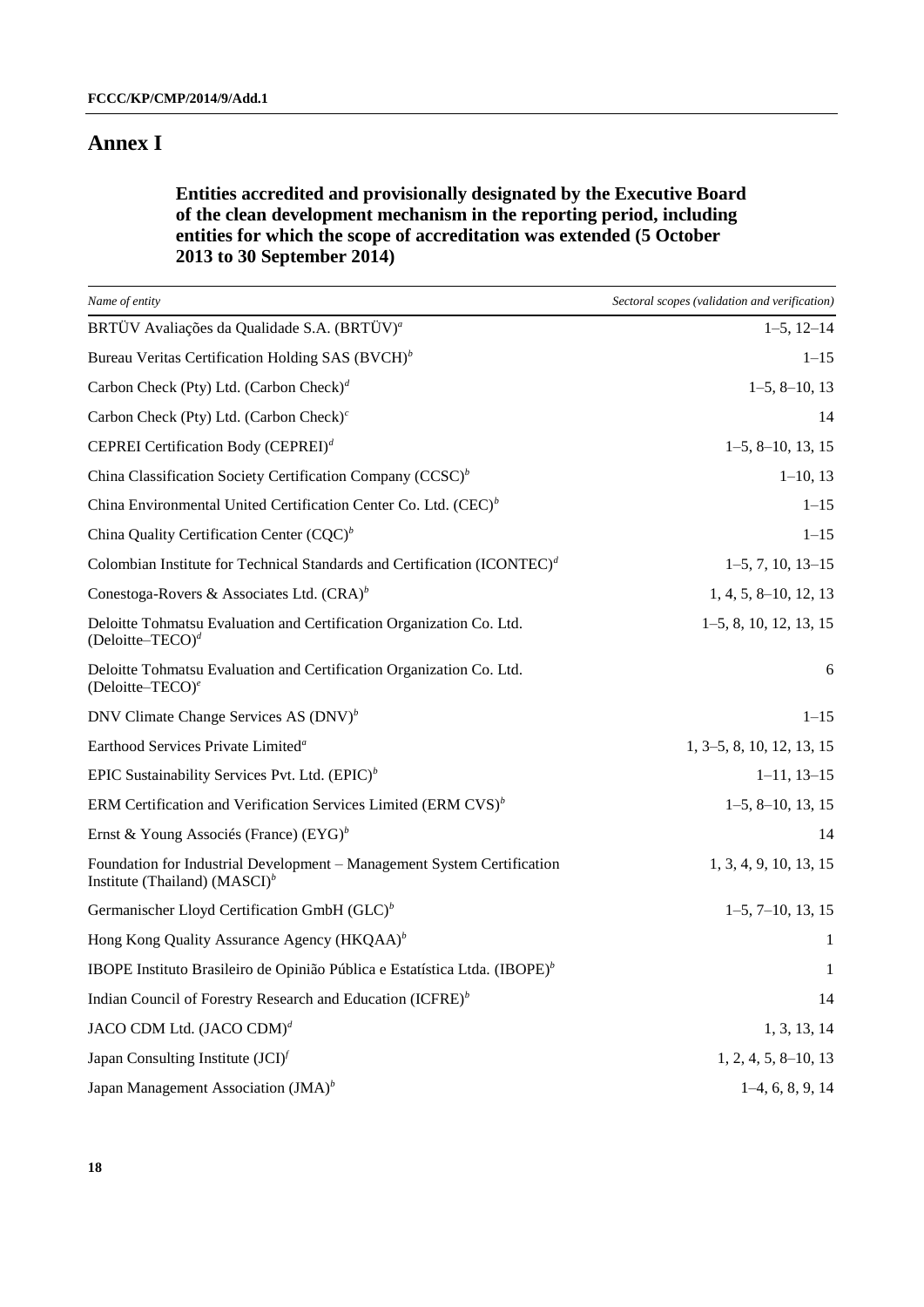| Name of entity                                                           | Sectoral scopes (validation and verification) |
|--------------------------------------------------------------------------|-----------------------------------------------|
| Japan Quality Assurance Organization $(JQA)^{b}$                         | 1, 3–5, 9, 10, 13, 14                         |
| Japan Quality Assurance Organization (JQA) <sup>e</sup>                  | 11                                            |
| KBS Certification Services Pvt. Ltd. (KBS) <sup>b</sup>                  | 1, 3–5, 7, 9, 10, 12, 13, 15                  |
| Korea Energy Management Corporation (KEMCO) <sup>b</sup>                 | $1, 3-5, 7, 9, 11-15$                         |
| Korea Energy Management Corporation (KEMCO) <sup>e</sup>                 | 2, 6, 8, 10                                   |
| Korea Environment Corporation (KECO) <sup>b</sup>                        | 1, 3, 13                                      |
| Korea Environment Corporation (KECO) <sup>e</sup>                        | 2, 4, 5, 6, 7, 9, 10, 14, 15                  |
| Korea Testing & Research Institute $(KTR)^b$                             | $1, 4-5, 9-11, 13$                            |
| Korean Foundation for Quality $(KFQ)^b$                                  | $1-5, 8-11, 13$                               |
| Korean Register of Shipping $(KR)^b$                                     | 1, 7, 13                                      |
| Korean Standards Association $(KSA)^b$                                   | $1-5, 9, 10, 13$                              |
| LGAI Technological Center S.A. (LGAI) <sup>b</sup>                       | 1, 13                                         |
| Lloyd's Register Quality Assurance Ltd. (LRQA) <sup>b</sup>              | $1 - 13$                                      |
| Northeast Audit Co. Ltd. $(NAC)^b$                                       | $1-13, 15$                                    |
| Perry Johnson Registrars Carbon Emissions Services (PJRCES) <sup>d</sup> | $1-4, 7, 9, 10, 12, 13, 15$                   |
| Re-consult Ltd. $(Re\text{-constil})^b$                                  | -1                                            |
| RINA Services S.p.A. $(RINA)^b$                                          | $1-11, 13-15$                                 |
| SGS United Kingdom Ltd. $(SGS)^b$                                        | $1-7, 9-13, 15$                               |
| Shenzhen CTI International Certification Co. Ltd. (CTI) <sup>b</sup>     | $1-4, 6-10, 13$                               |
| SIRIM QAS International Sdn. Bhd. $(SIRIM)^b$                            | $1-4, 7-10, 13, 15$                           |
| Spanish Association for Standardisation and Certification $(AENOR)^d$    | $1 - 15$                                      |
| Swiss Association for Quality and Management Systems $(SQS)^f$           | $1 - 15$                                      |
| TÜV NORD CERT GmbH (TÜV NORD) <sup>b</sup>                               | $1 - 16$                                      |
| TÜV Rheinland (China) Ltd. (TÜV Rheinland) <sup>b</sup>                  | $1 - 15$                                      |
| TÜV SÜD South Asia Private Ltd. (TÜV SÜD) <sup>b</sup>                   | $1 - 15$                                      |
| URS Verification Private Limited $(URS)^{b}$                             | 1, 13                                         |

<sup>a</sup> Accreditation granted for five years as per decision 5/CMP.8, paragraph 20.

 *Accreditation period extended from three to five years as per decision 5/CMP.8, paragraph 20.* 

 $c$  Extension of sectoral scopes. Only the new sectoral scopes are indicated.

 $^d$  Reaccreditation granted for five years as per decision 5/CMP.8, paragraph 20.

<sup>e</sup> Voluntary withdrawal of accreditation. Only the withdrawn sectoral scopes are indicated.

 $f$  Voluntary withdrawal of accreditation in its entirety.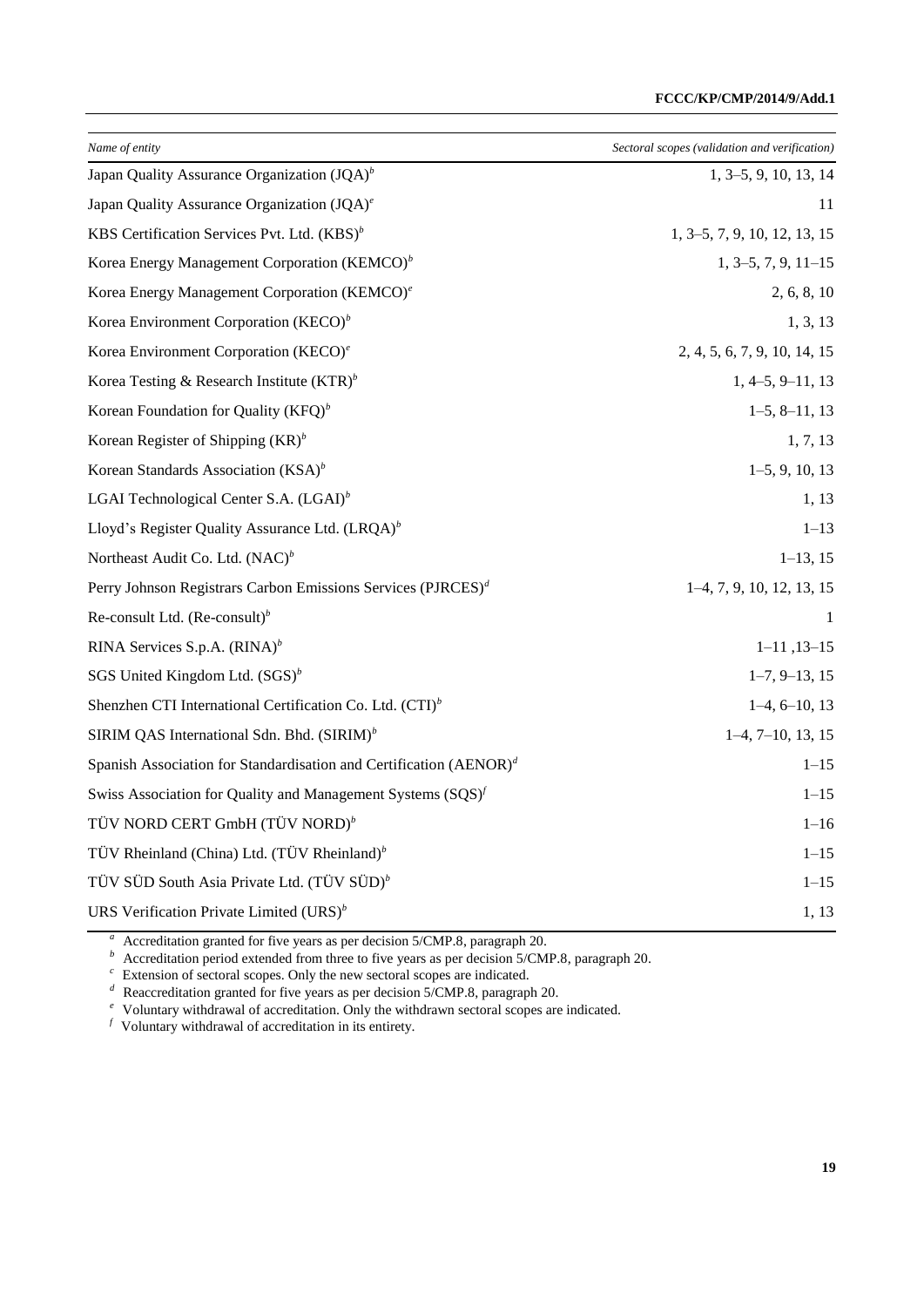#### **Annex II**

#### **Flexibility in the timing of the verification of afforestation and reforestation project activities**

Replacement of decision 5/CMP.1, annex, paragraph 32:

"The initial verification and certification of an afforestation or reforestation project activity under the clean development mechanism may be undertaken at a time selected by the project participants. In the case of afforestation or reforestation project activities for which tCERs are issued, subsequent verification and certification may be carried out at most once in each subsequent commitment period, at a time selected by the project participants. For afforestation or reforestation project activities for which lCERs are issued, subsequent verifications and certifications shall be carried out within eight years of the date when the previous certification report was submitted until the end of the crediting period."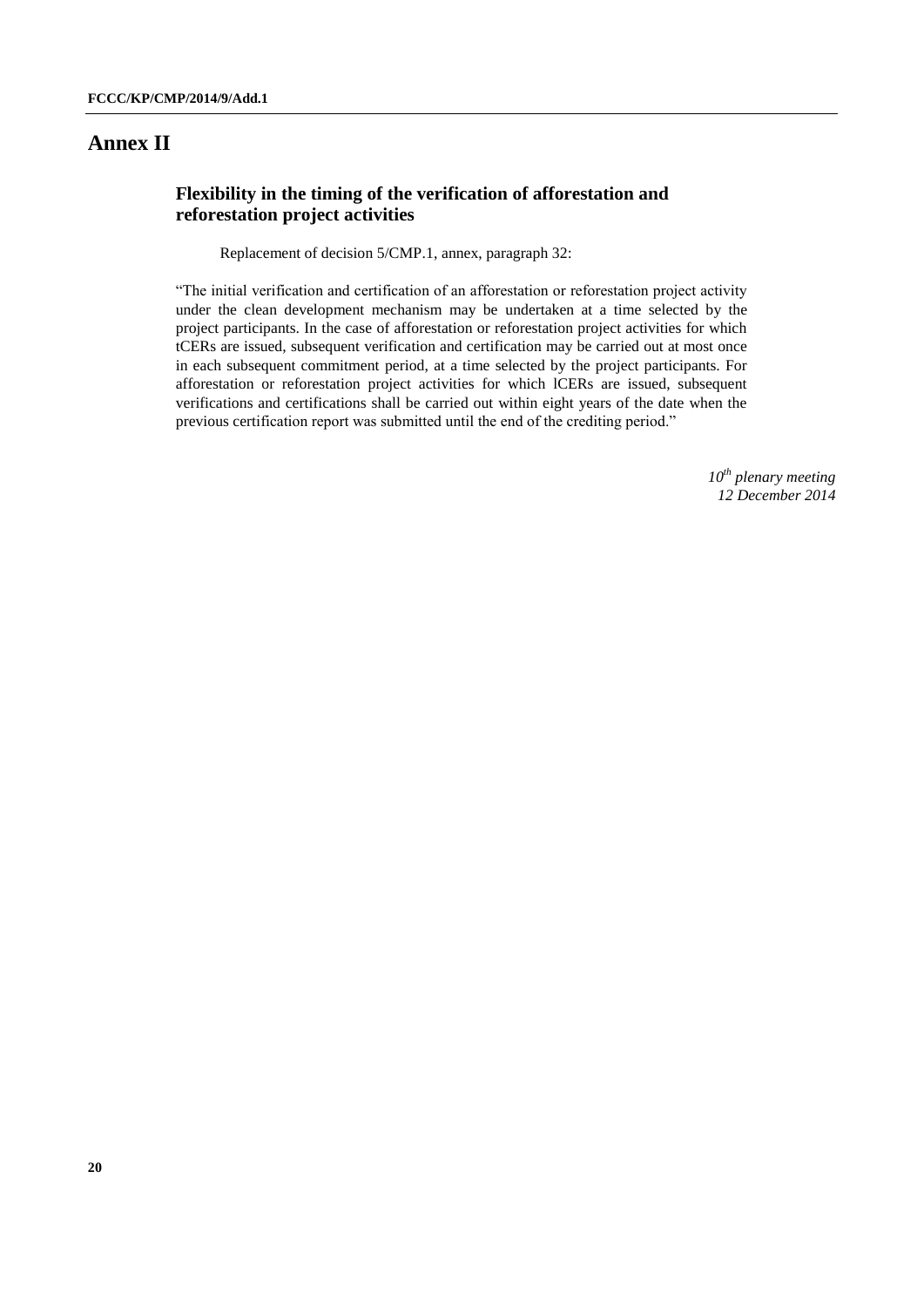## **Decision 5/CMP.10**

#### **Guidance on the implementation of Article 6 of the Kyoto Protocol**

*The Conference of the Parties serving as the meeting of the Parties to the Kyoto Protocol*,

*Recalling* the provisions of Articles 3 and 6 of the Kyoto Protocol and decision 1/CMP.8,

*Cognizant* of decision 9/CMP.1 and subsequent guidance provided by the Conference of the Parties serving as the meeting of the Parties to the Kyoto Protocol relating to joint implementation,

1. *Takes note* of the achievements of joint implementation in the period 2006–2014, accounting for 548 Track 1 projects,<sup>1</sup> 51 Track 2 projects,<sup>2</sup> five accredited independent entities and over 856 million emission reduction units issued for emission reductions generated for the first commitment period of the Kyoto Protocol;

2. *Takes note with appreciation* of the annual report for 2013–2014 of the Joint Implementation Supervisory Committee<sup>3</sup> and the status of work undertaken by the Committee, in particular:

(a) The additional recommendations on the transition from the existing to the revised joint implementation guidelines, as a further complement to the recommendations submitted by the Committee to the Conference of the Parties serving as the meeting of the Parties to the Kyoto Protocol in 2012 and 2013;

The recommendations and the report on progress made in relation to the accreditation system for joint implementation aligned with that of the clean development mechanism;

3. *Reiterates* its concern regarding the difficult market situation currently faced by participants in joint implementation and the need to ensure the continued success of the mechanism in order to assist Parties with a quantified emission limitation or reduction commitment inscribed in the third column of Annex B in the Doha Amendment, contained in annex I to decision 1/CMP.8 in meeting their commitments for the second commitment period under Article 3 of the Kyoto Protocol;

4. *Takes note* of the ongoing work of the Subsidiary Body for Implementation on the review of the joint implementation guidelines, 4 as contained in the annex to decision 9/CMP.1;

5. *Requests* the secretariat to prepare a technical paper, for consideration by the Subsidiary Body for Implementation at its forty-second session (June 2015), on the opportunities for cost savings and efficiencies for joint implementation, learning from the experiences of the clean development mechanism, while recognizing the respective mandates of the two mechanisms;

 $\overline{a}$ 

Decision 9/CMP.1, annex, paragraph 23.

<sup>2</sup> The verification procedure under the Joint Implementation Supervisory Committee, defined in decision 9/CMP.1, annex, paragraphs 30–45.

<sup>3</sup> FCCC/KP/CMP/2014/4.

<sup>4</sup> See document FCCC/SBI/2014/21, paragraphs 54 and 55.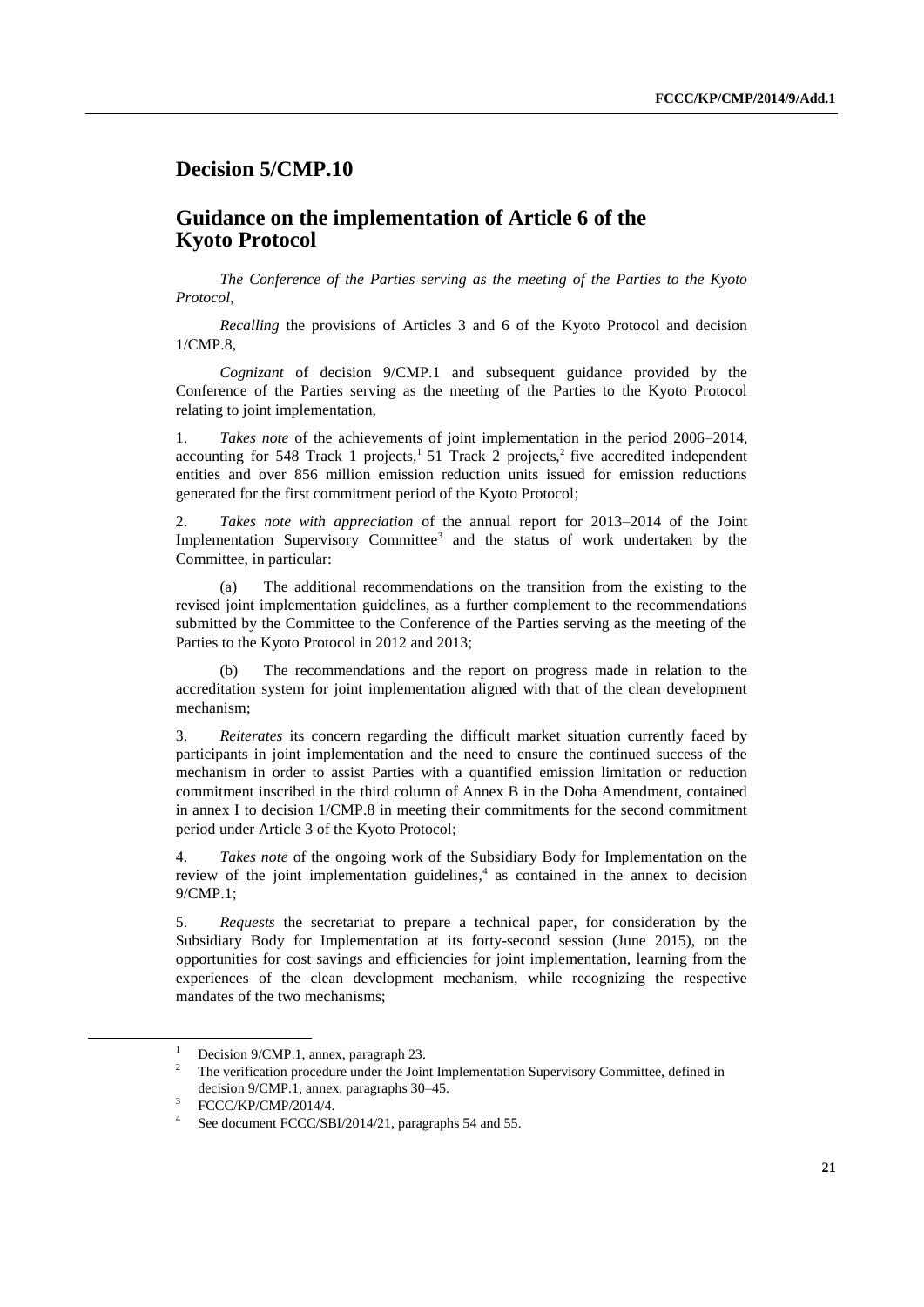6. *Invites* Parties to submit to the secretariat, by 16 March 2015, examples of voluntary technical approaches, designed by host Parties for their joint implementation projects, that could assist the host Parties in achieving their quantified emission limitation or reduction commitments under the Kyoto Protocol;

7. *Requests* the secretariat to synthesize these submissions into a synthesis report for consideration by the Subsidiary Body for Implementation at its forty-second session;

8. *Also requests* the Joint Implementation Supervisory Committee to submit elaborated recommendations, for consideration by the Subsidiary Body for Implementation at its fortysecond session, on the review of the joint implementation guidelines;

9. *Further requests* the Joint Implementation Supervisory Committee to ensure sufficient infrastructure and capacity for the mechanism's use by Parties until at least the end of the additional period for fulfilling commitments under the second commitment period of the Kyoto Protocol, and to keep the joint implementation management plan under review, making necessary adjustments to ensure the efficient, cost-effective and transparent functioning of joint implementation.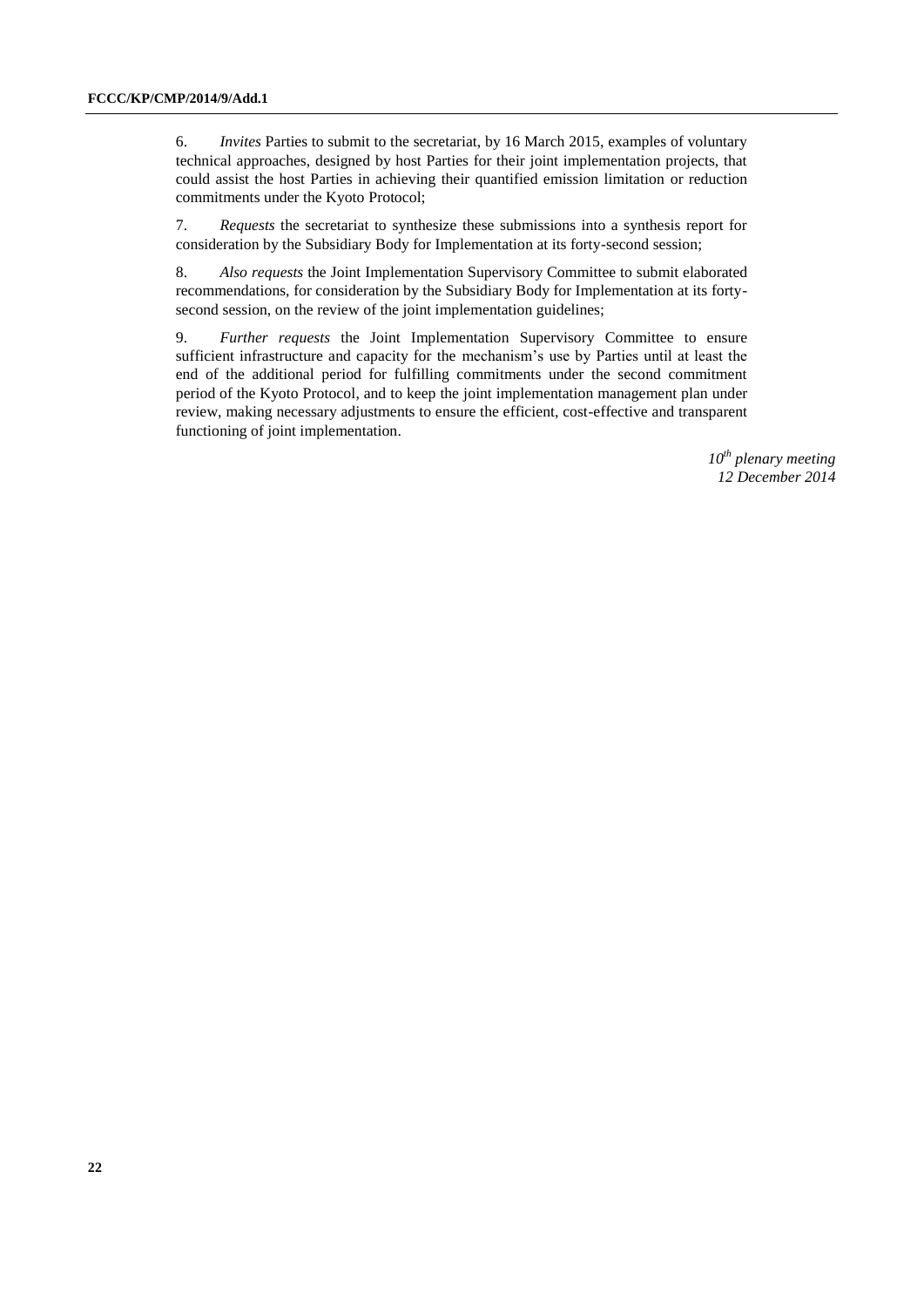### **Decision 6/CMP.10**

## **Synergy relating to accreditation under the mechanisms of the Kyoto Protocol**

*The Conference of the Parties serving as the meeting of the Parties to the Kyoto Protocol*,

*Recalling* decision 6/CMP.8, paragraph 15(b),

1. *Requests* the Executive Board of the clean development mechanism and the Joint Implementation Supervisory Committee to collaborate in considering the establishment of a joint accreditation committee under their authority and supervision and in the operation of accreditation, within the mandates established by decisions 3/CMP.1 and 9/CMP.1 and other relevant decisions of the Conference of the Parties serving as the meeting of the Parties to the Kyoto Protocol related to accreditation;

2. *Also requests* the Executive Board of the clean development mechanism and the Joint Implementation Supervisory Committee to report on the progress of the actions referred to in paragraph 1 above to the Conference of the Parties serving as the meeting of the Parties to the Kyoto Protocol at its eleventh session (November–December 2015).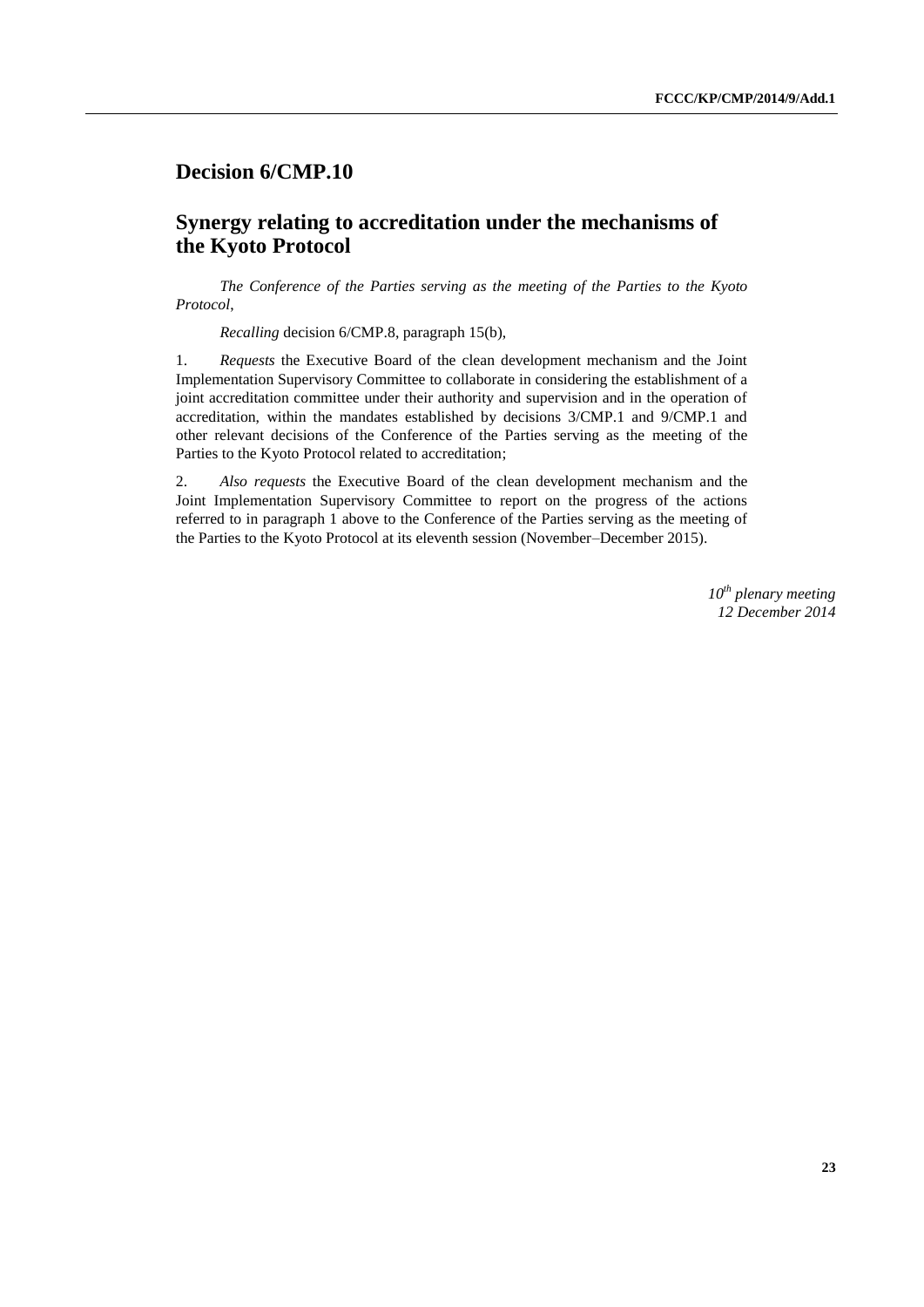#### **Decision 7/CMP.10**

## **Outcome of the work programme on modalities and procedures for possible additional land use, land-use change and forestry activities under the clean development mechanism**

*The Conference of the Parties serving as the meeting of the Parties to the Kyoto Protocol*,

*Affirming* that the implementation of land use, land-use change and forestry activities included under the provisions of the Kyoto Protocol shall be consistent with the objectives and principles of, and any decisions taken under, the Convention and its Kyoto Protocol,

*Recalling* decisions 5/CMP.1, 6/CMP.1 and 16/CMP.1,

*Having considered* decision 2/CMP.7,

1. *Requests* the Executive Board of the clean development mechanism, in the context of the work programme referred to in decision 2/CMP.7, paragraph 6, to assess the applicability of the modalities and procedures contained in decisions 5/CMP.1 and 6/CMP.1 to project activities involving revegetation, based on the definition contained in decision 16/CMP.1, annex, paragraph 1(e), including in areas with agroforestry and silvopastoral practices where the established vegetation is not likely to reach the forest thresholds selected by the host Party under decision 5/CMP.1, annex, paragraph 8, in the event that such project activities would be eligible under the clean development mechanism;

2. *Also requests* the Executive Board of the clean development mechanism to report to the Conference of the Parties serving as the meeting of the Parties to the Kyoto Protocol, at its eleventh session (November–December 2015), on the outcome of the assessment referred to in paragraph 1 above, including an indication of sections of the modalities and procedures in which modifications would be needed in respect of the project activities referred to in paragraph 1 above;

3. *Further requests* the Subsidiary Body for Scientific and Technological Advice, in the context of the work referred to in paragraph 4 below, to consider the report of the Executive Board of the clean development mechanism referred to in paragraph 2 above at its forty-third session (November–December 2015);

4. *Requests* the Subsidiary Body for Scientific and Technological Advice to continue, under the work programme referred to in paragraph 1 above, its consideration of additional land use, land-use change and forestry activities under the clean development mechanism at its forty-fourth session (May 2016), with a view to recommending a draft decision on this matter for consideration and adoption by the Conference of the Parties serving as the meeting of the Parties to the Kyoto Protocol at its twelfth session (November–December 2016).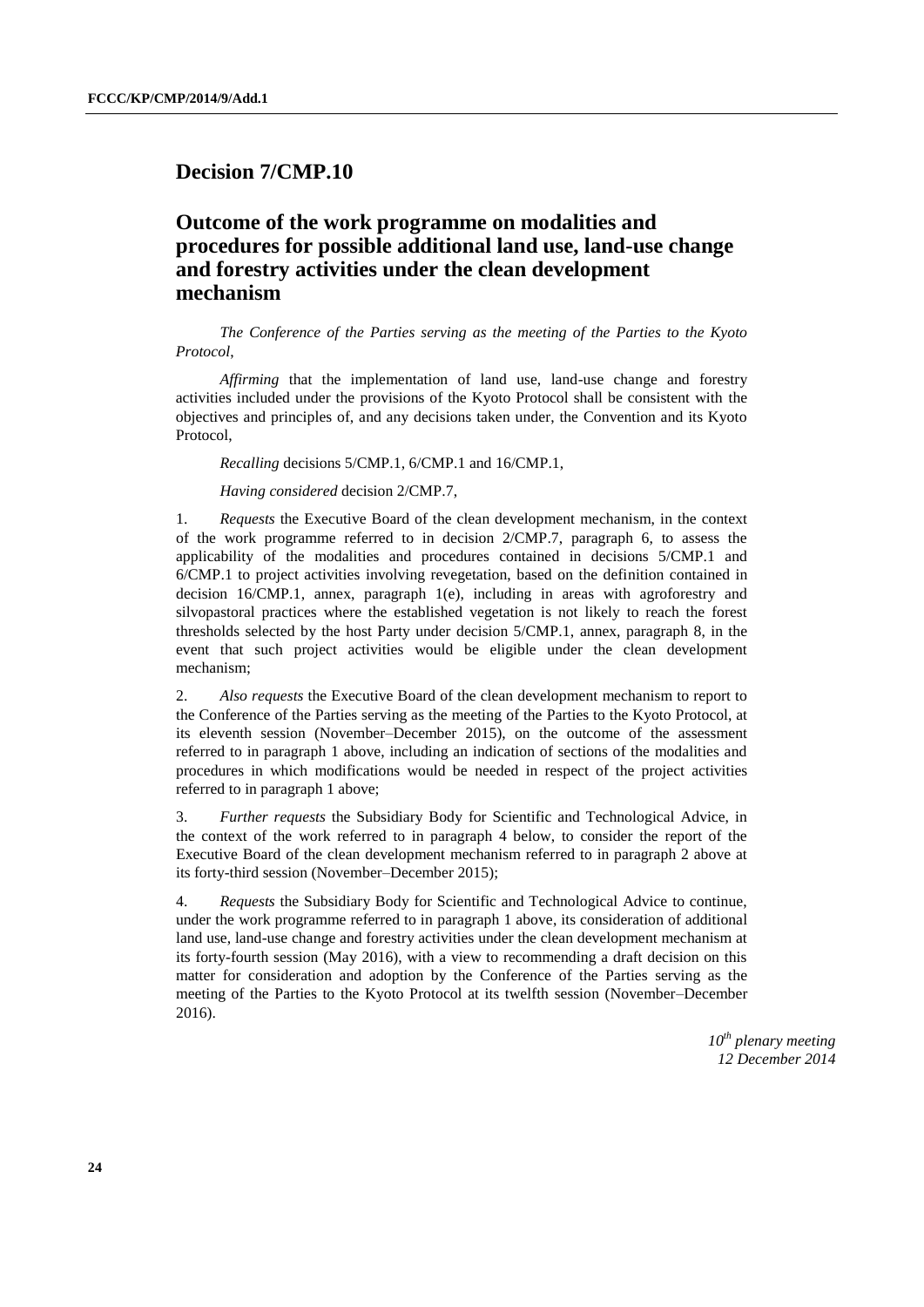## **Decision 8/CMP.10**

#### **Administrative, financial and institutional matters**

*The Conference of the Parties serving as the meeting of the Parties to the Kyoto Protocol*,

*Recalling* Article 13, paragraph 5, of the Kyoto Protocol,

*Also recalling* decision 27/CP.19, in particular paragraph 11,

*Further recalling* paragraph 11 of the financial procedures of the Conference of the Parties, which also applies to the Kyoto Protocol,<sup>1</sup>

*Taking note* of decision 22/CP.20,

*Having considered* the information contained in the documents prepared by the secretariat on administrative, financial and institutional matters.<sup>2</sup>

### **I. Audited financial statements for the biennium 2012–2013**

1. *Takes note* of the audited financial statements for the biennium 2012–2013, the audit report of the United Nations Board of Auditors, which includes recommendations, and the comments of the secretariat thereon;

2. *Expresses its appreciation* to the United Nations for arranging the audits of the accounts of the Convention and for the valuable observations and recommendations of the auditors;

3. *Urges* the Executive Secretary to implement the recommendations of the auditors, as appropriate;

#### **II. Budget performance report for the biennium 2014–2015**

4. *Takes note* of the report on budget performance for the biennium 2014–2015 as at 30 June 2014 and the status of contributions as at 15 November 2014 to the trust funds administered by the secretariat;

5. *Expresses its appreciation* to Parties that made contributions to the core budget and to the international transaction  $log<sup>3</sup>$  in a timely manner;

6. *Calls upon* Parties that have not yet made contributions to the core budget or to the international transaction log to do so without delay, bearing in mind that contributions are due on 1 January of each year in accordance with the financial procedures of the Conference of the Parties;

7. *Expresses its appreciation* for the contributions received from Parties to the Trust Fund for Participation in the UNFCCC Process and to the Trust Fund for Supplementary Activities;

-

<sup>&</sup>lt;sup>1</sup> Annex I to decision  $15/CP.1$ .

<sup>&</sup>lt;sup>2</sup> FCCC/SBI/2014/10, FCCC/SBI/2014/16 and Add.1 and 2, and FCCC/SBI/2014/INF.23.

<sup>3</sup> See document FCCC/SBI/2014/INF.23.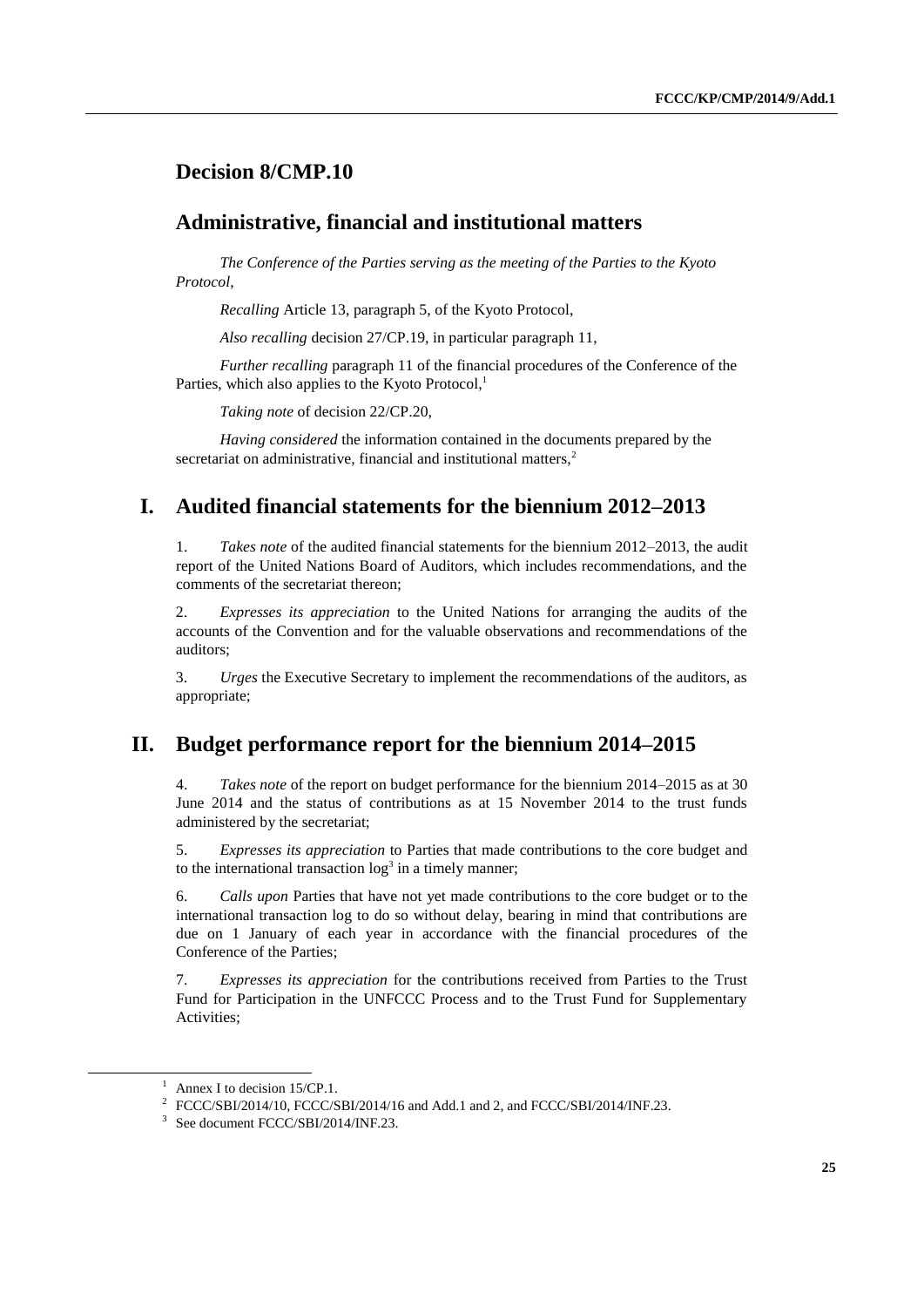8. *Urges* Parties to further contribute to the Trust Fund for Participation in the UNFCCC Process, in order to ensure the widest possible participation in the negotiations in 2015, and to the Trust Fund for Supplementary Activities;

9. *Reiterates* its appreciation to the Government of Germany for its annual voluntary contribution to the core budget of EUR 766,938 and its special contribution of EUR 1,789,522 as Host Government of the secretariat;

## **III. Programme budget for the biennium 2016–2017**

10. *Requests* the Executive Secretary to submit, for consideration by the Subsidiary Body for Implementation at its forty-second session (June 2015), a proposed programme budget for the biennium 2016–2017;

11. *Also requests* the Executive Secretary, when preparing the programme budget for the biennium 2016–2017, to prepare a contingency for funding conference services, 4 should this prove necessary in the light of decisions taken by the General Assembly at its seventieth session;

12. *Further requests* the Subsidiary Body for Implementation to recommend, at its forty-second session, a programme budget for adoption by the Conference of the Parties at its twenty-first session and the Conference of the Parties serving as the meeting of the Parties to the Kyoto Protocol at its eleventh session (November–December 2015);

13. *Authorizes* the Executive Secretary to notify Parties of their indicative contributions for 2016 on the basis of the recommended budget.

> *10th plenary meeting 12 December 2014*

-

<sup>4</sup> See document FCCC/SBI/2013/6, paragraphs 59–62, for an overview.